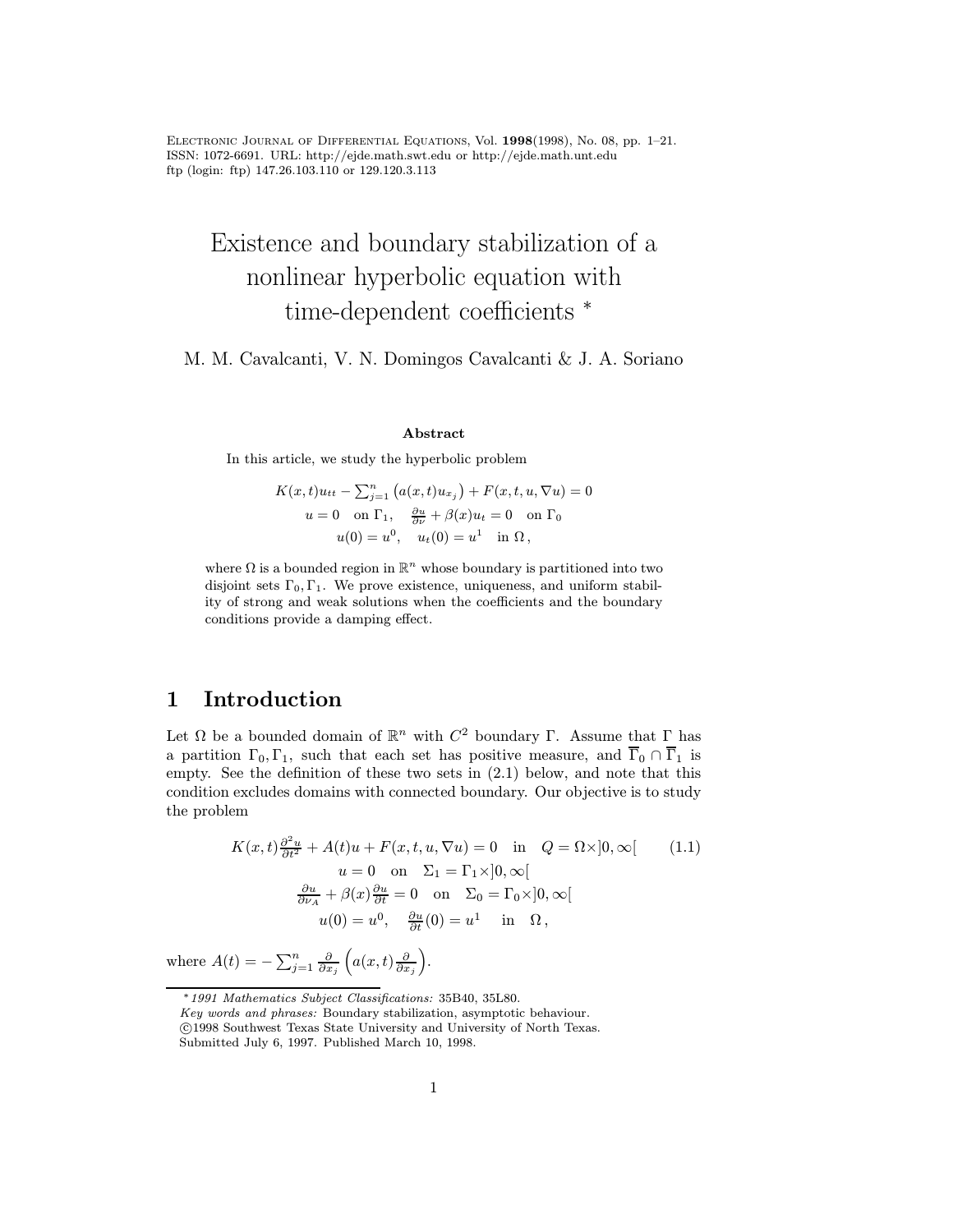Stability of solutions for this problem with  $K(x,t) = 1$ ,  $A(t) = -\Delta$  and  $F = 0$  has been studied by many authors; see for example J. P. Quinn & D. L. Russell [10], G. Chen [2,3,4], J. Lagnese [6,7], and V. Komornik & E. Zuazua [5] who also studied the nonlinear problem with  $F = F(x, t, u)$ . To the best of our knowledge, this is the first publication on boundary stabilization with time-dependent coefficients and the nonlinear term  $F = F(x, t, u, \nabla u)$ .

Stability of problems with the nonlinear term  $F(x, t, u, \nabla u)$  require a careful treatment, because we do not have any information about the influence of integral  $\int_{\Omega} F(x, t, u, \nabla u)u' dx$  on the energy

$$
e(t) = \frac{1}{2} \int_{\Omega} (K(x,t)|u'(x,t)|^2 + a(x,t)|\nabla u(x,t)|^2) dx, \qquad (1.2)
$$

or about the sign of the derivative  $e'(t)$ .

When the coefficients depend on time, there are some technical difficulties that we need to overcome. First, semigroup arguments are not suitable for finding solutions to (1.1); therefore, we make use of a Galerkin approximation. For strong solutions, this approximation requires a change of variables to transform (1.1) into an equivalent problem with initial value equals zero. Secondly, the presence of  $\nabla u$  in the nonlinear part brings up serious difficulties when passing to the limit.

The goal of this work is to investigate conditions on the coefficients that lead to exponential decay of an energy determined by the solution. To this end, we use the perturbed-energy method developed by V. Komornik & E. Zuazua in [5]. By establishing adequate hypotheses on  $K(x,t)$ ,  $a(x,t)$  and  $F(x,t,u,\nabla u)$ , the above method allow us to solve (1.1) when  $\beta(x)=(x-x^0)\cdot \nu(x)$  with  $x^0$  a point in  $\mathbb{R}^n$  and  $\nu(x)$  the exterior unit normal.

Our paper is divided in 4 sections. In §2, we establish notation and state our results. In §3, we prove solvability of (1.1) using the Galerkin method. In §4, we prove exponential decay of solutions.

# 2 Notation and statement of results

For the rest of this article, let  $x^0$  be a fixed point in  $\mathbb{R}^n$ . Then put

$$
m = m(x) = x - x^0,
$$

and partition the boundary  $\Gamma$  into two sets:

$$
\Gamma_0 = \{ x \in \Gamma : m(x) \cdot \nu(x) \ge 0 \}, \quad \Gamma_1 = \{ x \in \Gamma : m(x) \cdot \nu(x) < 0 \}.
$$
 (2.1)

Consider the Hilbert space

$$
V = \{ v \in H^1(\Omega) : v = 0 \quad \text{on} \quad \Gamma_1 \},
$$

and define the following:

$$
(u, v) = \int_{\Omega} u(x)v(x) dx, \quad |u|^2 = \int_{\Omega} |u(x)|^2 dx,
$$
  

$$
(u, v)_{\Gamma_0} = \int_{\Gamma_0} u(x)v(x) d\Gamma, \quad |u|_{\Gamma_0}^2 = \int_{\Gamma_0} |u(x)|^2 dx,
$$
  

$$
||u||_{\infty} = \text{ess sup}_{t \ge 0} ||u(t)||_{L^{\infty}(\Omega)}, \quad u' = u_t = \frac{\partial u}{\partial t}, \quad u_{x_i} = \frac{\partial u}{\partial x_i}
$$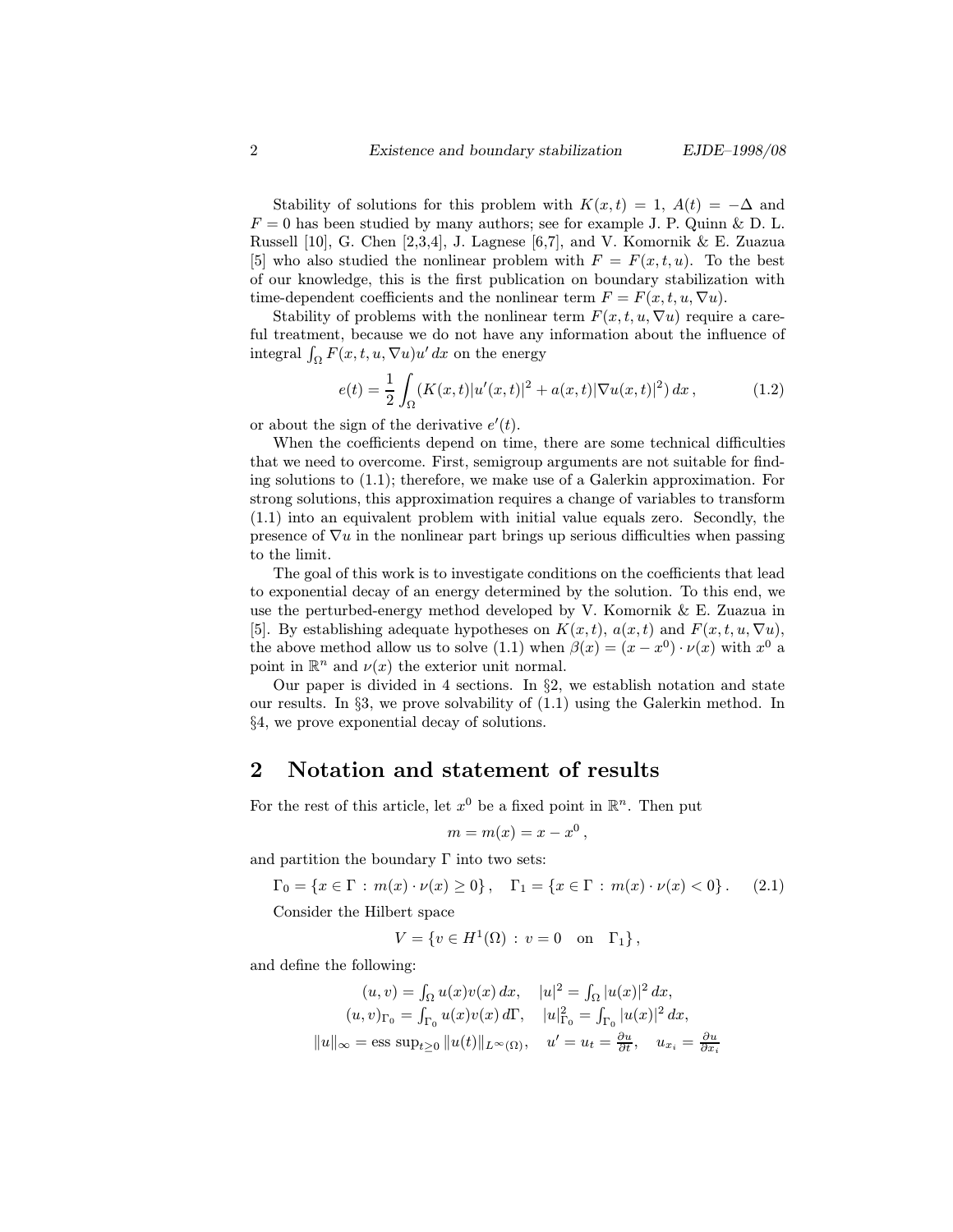and

$$
R(x^{0}) = \max_{x \in \overline{\Omega}} \|x - x^{0}\|
$$
\n(2.2)

Now, we state the general hypotheses.

(A.1) Assumptions on  $F(x, t, u, \nabla u)$ . Suppose  $F : \overline{\Omega} \times [0, \infty) \times \mathbb{R}^{n+1} \to \mathbb{R}$  is an element of the space  $C^1(\overline{\Omega} \times [0,\infty[\times \mathbb{R}^{n+1})$  and satisfies

$$
|F(x,t,\xi,\zeta)| \le C_0(1+|\xi|^{\gamma+1}+|\zeta|) \tag{2.3}
$$

where  $C_0$  is a positive constant, and  $\zeta = (\zeta_1, ..., \zeta_n)$ .

Let  $\gamma$  be a constant such that  $\gamma > 0$  for  $n = 1, 2$ , and  $0 < \gamma \leq 2/(n-2)$ for  $n \geq 3$ . Assume that there is a non-negative function  $C(t)$  in the space  $L^{\infty}(0,\infty) \cap L^{1}(0,\infty)$ , such that

$$
F(x,t,\xi,\zeta)\eta \ge |\xi|^\gamma \xi \eta - C(t)(1+|\eta||\zeta|), \quad \forall \eta \in \mathbb{R}, \tag{2.4}
$$

$$
F(x, t, \xi, \zeta) (m \cdot \zeta) \ge |\xi| \tilde{\zeta} (m \cdot \zeta) - C(t)(1 + |\zeta| |m \cdot \zeta|). \tag{2.5}
$$

Assume that there exist positive constants  $C_0, \ldots, C_n$ , such that

$$
|F_t(x, t, \xi, \zeta)| \le C_0 \left( 1 + |\xi|^{\gamma + 1} + |\zeta| \right), \tag{2.6}
$$

$$
|F_{\xi}(x, t, \xi, \zeta)| \le C_0 (1 + |\xi|^{\gamma}), \tag{2.7}
$$

$$
|F_{\zeta_i}(x, t, \xi, \zeta)| \le C_i \quad \text{for } i = 1, 2, \dots, n. \tag{2.8}
$$

We also assume that there exist positive constants  $D_1, D_2$ , such that for all  $\eta$ ,  $\hat{\eta}$  in  $\mathbb{R}$  and for all  $\zeta, \hat{\zeta}$  in  $\mathbb{R}^n$ ,

$$
(F(x,t,\xi,\zeta)-F(x,t,\hat{\xi},\hat{\zeta}))(\eta-\hat{\eta}) \ge -D_1(|\xi|^\gamma+|\hat{\xi}|^\gamma)|\xi-\hat{\xi}\|\eta-\hat{\eta}\|-D_2|\eta-\hat{\eta}\| \zeta-\hat{\zeta}|.
$$
\n(2.9)

The following is an example of a function  $F$  that satisfies the above conditions.

$$
F(x, t, u, \nabla u) = |u|^{\gamma} u + \varphi(t) \sum_{i=1}^{n} \sin\left(\frac{\partial u}{\partial x_i}\right),
$$

where  $\varphi$  is a function sufficiently regular.

#### (A.2) Assumptions on the initial data.

$$
u^0, u^1 \in V \cap H^2(\Omega)
$$
 and  $\frac{\partial u^0}{\partial \nu_A} + \beta(x)u^1 = 0$  on  $\Gamma_0$ .

## (A.3) Assumptions on the coefficients.

$$
K \in W^{1,\infty}(0,\infty; C^1(\overline{\Omega})), \quad a \in W^{1,\infty}(0,\infty; C^1(\overline{\Omega})) \cap W^{2,\infty}(0,\infty; L^{\infty}(\Omega))
$$

$$
a_t, K_t \in L^1(0,\infty; L^{\infty}(\Omega)), \quad \beta \in W^{1,\infty}(\Gamma_0).
$$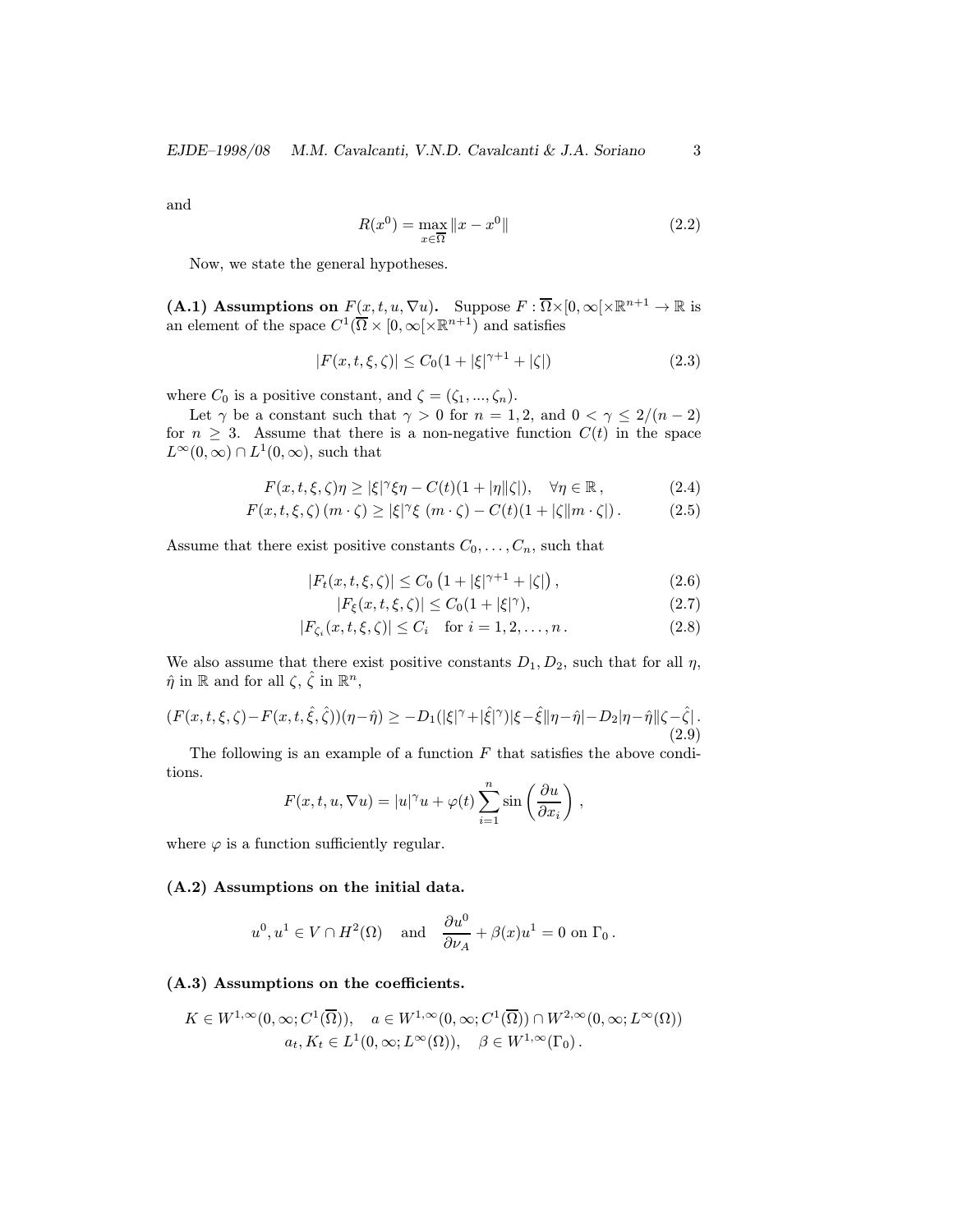Also assume that there exist positive constants  $a_0, k_0$ , such that

$$
K \ge k_0, \quad a \ge a_0, \quad \text{in } Q, \quad \text{and} \quad \beta(x) \ge 0 \quad \text{a.e. on } \Gamma_0. \tag{2.10}
$$

For short notation, define

$$
a(t, u, v) = \sum_{j=1}^{n} \int_{\Omega} a(x, t) \frac{\partial u}{\partial x_j} \frac{\partial v}{\partial x_j} dx,
$$
  
\n
$$
a'(t, u, v) = \sum_{j=1}^{n} \int_{\Omega} a_t(x, t) \frac{\partial u}{\partial x_j} \frac{\partial v}{\partial x_j} dx,
$$
  
\n
$$
a''(t, u, v) = \sum_{j=1}^{n} \int_{\Omega} a_{tt}(x, t) \frac{\partial u}{\partial x_j} \frac{\partial v}{\partial x_j} dx.
$$

We observe that from the above assumptions on  $a$ , there exist positive constants  $a_1, a_2,$  and  $a_3$  such that,

$$
a_0|\nabla u|^2 \le a(t, u, u) \le a_1|\nabla u|^2 \quad \forall u \in V \quad \text{and} \quad t \ge 0,
$$
 (2.11)

$$
|a'(t, u, v)| \le a_2 |\nabla u| |\nabla v| \quad \forall u \in V \quad \text{and} \quad t \ge 0,
$$
 (2.12)

 $|a''(t, u, v)| \leq a_3 |\nabla u| |\nabla v| \quad \forall u \in V \quad \text{and} \quad t \geq 0.$  (2.13)

Now, we are in a position to state our results.

Theorem 2.1 Under Assumptions (A1, A2, A3), Problem (1.1) possesses a unique strong solution,  $u : ]0, \infty[ \times \Omega \to \mathbb{R}$ , such that

$$
u \in L^{\infty}(0,\infty; V \cap H^2(\Omega)), u' \in L^{\infty}(0,\infty; V), \text{ and } u'' \in L^{\infty}(0,\infty; L^2(\Omega)).
$$

Now, we present a result on stability of strong solutions, which will be extended to weak solutions. Let

$$
H(t) = \|\nabla a(t)\|_{L^{\infty}(\Omega)} + \|\nabla K(t)\|_{L^{\infty}(\Omega)} + \|a_t(t)\|_{L^{\infty}(\Omega)} + \|K_t(t)\|_{L^{\infty}(\Omega)} + C(t).
$$

**Theorem 2.2** Assume that there are positive constants  $\alpha, r, \epsilon, \theta_0$ , such that for all t sufficiently large,

$$
\int_0^t \exp(\epsilon \theta_0 s) H(s) ds \le \alpha t^r. \tag{2.14}
$$

Then the energy (1.2) determined by the strong solution u decays exponentially. This is, for some positive constants  $\delta, \epsilon, \theta_1$ ,

$$
E(t) = e(t) + \frac{1}{\gamma + 2} \int_{\Omega} |u(x, t)|^2 dx \le \delta \exp(-\epsilon \theta_1 t). \tag{2.15}
$$

Notice that (2.14) requires the integral to have polynomial growth. Therefore, each term in  $H(t)$  behaves as a function of the form  $Q(t) \exp(-\beta t)$  with  $Q(t)$  a polynomial and  $\beta > \epsilon \theta_0$ .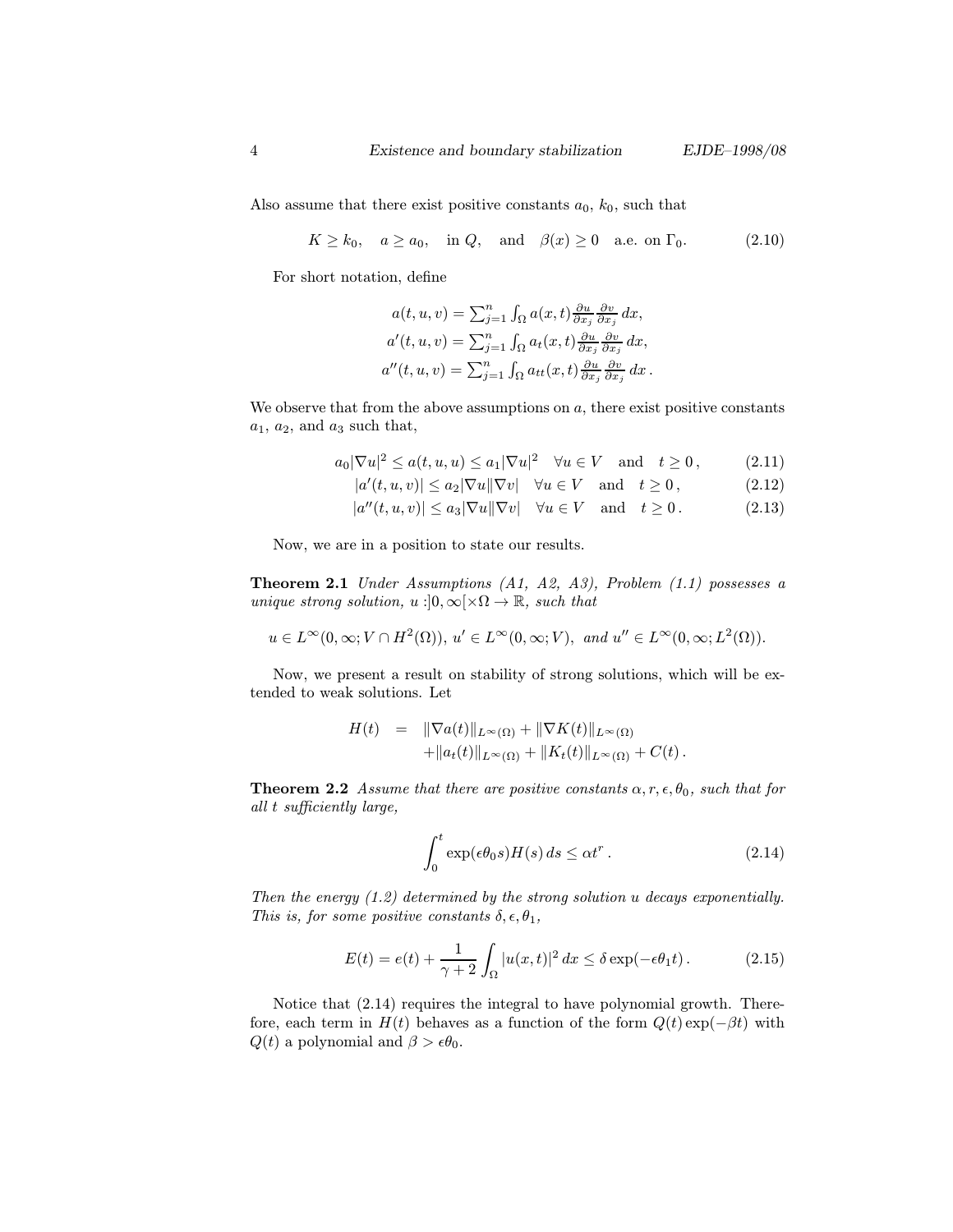An example of a function that satisfies (2.14) is  $H(t) = t \exp(-\beta t)$ . In fact,

$$
\int_0^t \exp(\epsilon \theta_0 s) s \exp(-\beta s) ds
$$
\n
$$
= -\frac{t}{\beta - \theta_0 \epsilon} \exp(-(\beta - \theta_0 \epsilon)t) - \frac{1}{(\beta - \theta_0 \epsilon)^2} \exp(-(\beta - \theta_0 \epsilon)t) + \frac{1}{(\beta - \theta_0 \epsilon)^2}
$$
\n
$$
\leq \alpha t + \delta,
$$

for some positive constants  $\alpha$  and  $\delta$ .

**Theorem 2.3** Suppose that  $\{u^0, u^1\}$  is in  $V \times L^2(\Omega)$ , and that assumptions (A1), (A3) hold. Then (1.1) has a unique weak solution,  $u : \Omega \times ]0, \infty[ \rightarrow \mathbb{R}$ , in the space

$$
C([0,\infty);V)\cap C^1([0,\infty);L^2(\Omega)).
$$

Furthermore, Theorem 2.2 holds for the weak solution u.

**Remark** Notice that as t increases,  $(1.1)$  converges to an equation of constant coefficients, and  $F = |u|^\gamma u$ . Hence, (1.1) can be seen as a disturbance of a much better known problem, which was studied in [5]. Also note that both equations have solutions with the same exponential decay,  $(2.15)$ .

## 3 Existence of strong and weak solutions

In this section, we prove the existence and uniqueness of strong and weak solutions to (1.1). First we consider strong solutions, and then using a density argument we extend the same result to weak solutions.

A variational formulation of Problem (1.1) leads to the equation

$$
\int_{\Omega} Ku''w dx + \int_{\Omega} a(x,t) \nabla u \nabla w dx + \int_{\Omega} F(x,t,u, \nabla u) w dx + \int_{\Gamma_0} \beta u' w d\Gamma = 0,
$$

for all  $w$  in the space  $V$ .

Strong solutions to (1.1) with the boundary condition  $\int_{\Gamma_0} \beta u' w d\Gamma$  can not be obtained by the method of "special basis"; therefore, bases formed with eigenfunctions can not be used for (1.1). Differentiating the above expression with respect to  $t$  does not help, because of the technical difficulties when estimating  $u''(0)$ . To avoid these difficulties, we transform  $(1.1)$  into an equivalent problem with initial value equal to zero. In fact, the change of variables

$$
v(x,t) = u(x,t) - \phi(x,t)
$$
\n(3.1)

$$
\phi(x,t) = u^0(x) + tu^1(x), \quad t \in [0,T] \tag{3.2}
$$

leads to

$$
K(x,t)v'' + A(t)v + F(x, t, \phi + v, \nabla \phi + \nabla v) = f \text{ in } Q = \Omega \times (0, T), (3.3)
$$
  
\n
$$
v = 0 \text{ on } \Sigma_1 = \Gamma_1 \times (0, T),
$$
  
\n
$$
\frac{\partial v}{\partial \nu_A} + \beta(x)v' = g \text{ on } \Sigma_0 = \Gamma_0 \times (0, T),
$$
  
\n
$$
v(x, 0) = v'(x, 0) = 0,
$$
 (3.4)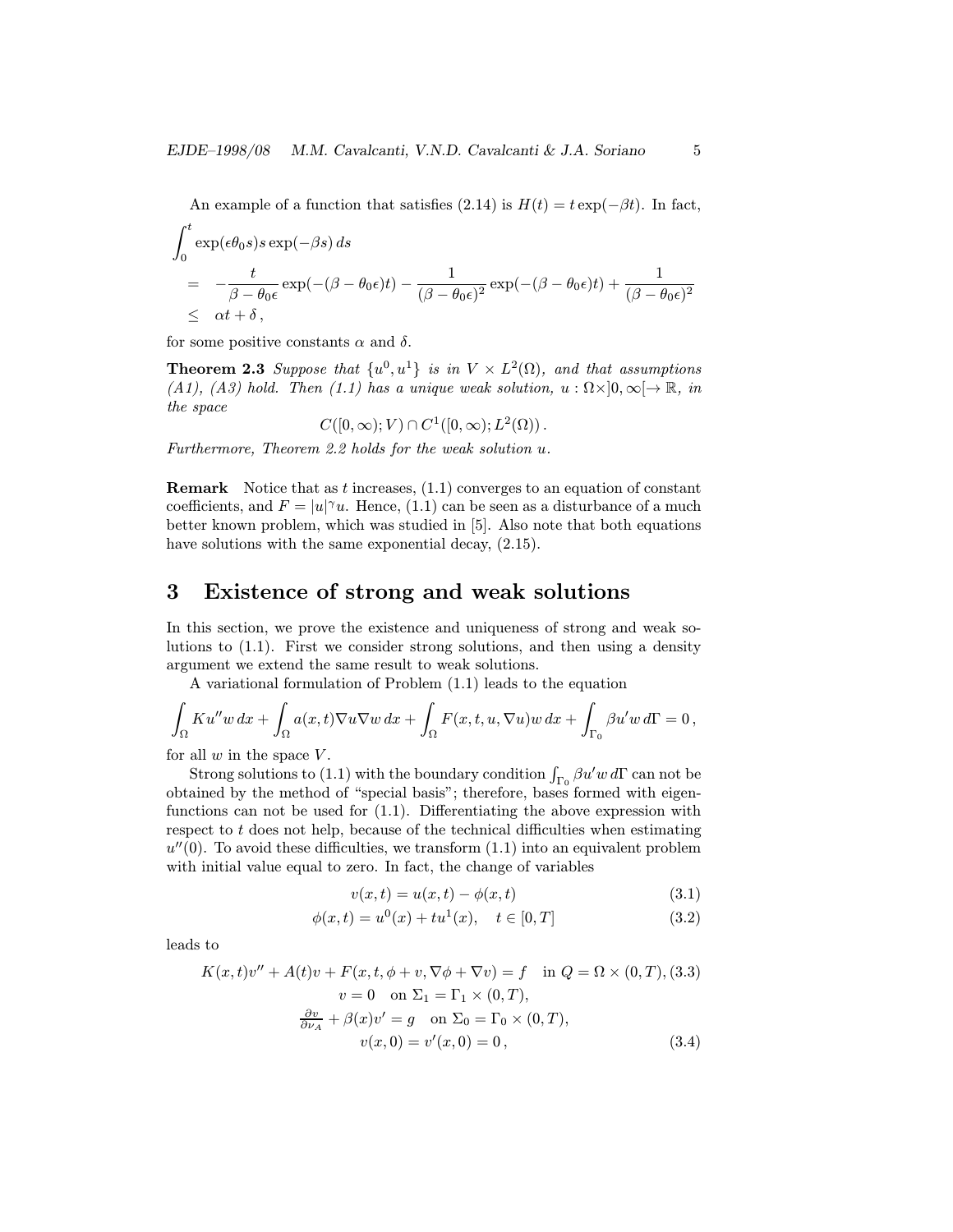where  $f(x,t) = -A(t)u^{0}(x) - tA(t)u^{1}(x), (x,t) \in \Omega \times [0,T]$ , and  $g(x,t) = -t \frac{\partial u^{1}}{\partial \nu_{A}}$ . Note that if v is a solution of (3.3) on [0,T], then  $u = v + \phi$  is a solution of

(1.1) in the same interval. From estimates obtained below, we are able to prove that

$$
|A(t)v(t)|^2 + |\nabla v'(t)|^2 \le C, \quad \forall t \in [0, T]. \tag{3.5}
$$

Thus, from (3.1) and (3.2) we obtain the same inequality (3.5) for the solution u. Then using standard methods, we extend u to the interval  $(0, \infty)$ . Hence, it is sufficient to prove that (3.3) has a local solution, which shall be done by using the Galerkin method.

Let  $(\omega_{\nu})_{\nu \in \mathbf{N}}$  be a set of functions in  $V \cap H^2(\Omega)$ , that form and orthonormal basis for  $L^2(\Omega)$ . Let  $V_m$  be the space generated by  $\omega_1, \omega_2, \ldots, \omega_m$  and let

$$
v_m(t) = \sum_{i=1}^{m} g_{jm}(t)\omega_j
$$
\n(3.6)

be the solution to the Cauchy problem

$$
(K(t)v''_m(t), w) + a(t, v_m(t), w) + (\beta v'_m(t), w)_{\Gamma_0}
$$
  
+ 
$$
\int_{\Omega} F(x, t, v_m + \phi, \nabla v_m + \nabla \phi) w \, dx
$$
  
= 
$$
(f(t), w) + (g(t), w)_{\Gamma_0}, \quad \forall w \in V_m,
$$
  

$$
v_m(0) = v'_m(0) = 0.
$$
 (3.7)

Observe that all the terms in the above expression are well defined. In particular,  $\int_{\Omega} F(x, t, v_m + \phi, \nabla v_m + \nabla \phi) w \, dx$  exists because of (2.3).

By standard methods in differential equations, we can prove the existence of a solution to (3.7) on some interval  $[0, t<sub>m</sub>)$ . Then this solution can be extended to the close interval by the use of the first estimate below.

## A priori estimates

**First Estimate:** Taking  $w = 2v'_m(t)$  in (3.7), we have

$$
\frac{d}{dt}\{|\sqrt{K(t)}v'_{m}(t)|^{2} + a(t, v_{m}(t), v_{m}(t))\} + 2(\beta, v'^{2}_{m}(t))\}_{\Gamma_{0}}\n+2\int_{\Omega} F(x, t, v_{m} + \phi, \nabla v_{m} + \nabla \phi)v'_{m} dx\n= (K_{t}(t), v'^{2}_{m}(t)) + a'(t, v_{m}(t), v_{m}(t)) + 2(f(t), v'_{m}(t))\n+2\frac{d}{dt}(g(t), v_{m}(t))_{\Gamma_{0}} - 2(g'(t), v_{m}(t))_{\Gamma_{0}}.
$$

Integrating the above expression over  $[0,t]$ , we obtain

$$
|\sqrt{K(t)}v'_{m}(t)|^{2} + a(t,v_{m}(t),v_{m}(t)) + 2\int_{0}^{t}(\beta, v'_{m}^{2}(s))\Gamma_{0} ds
$$
\n(3.8)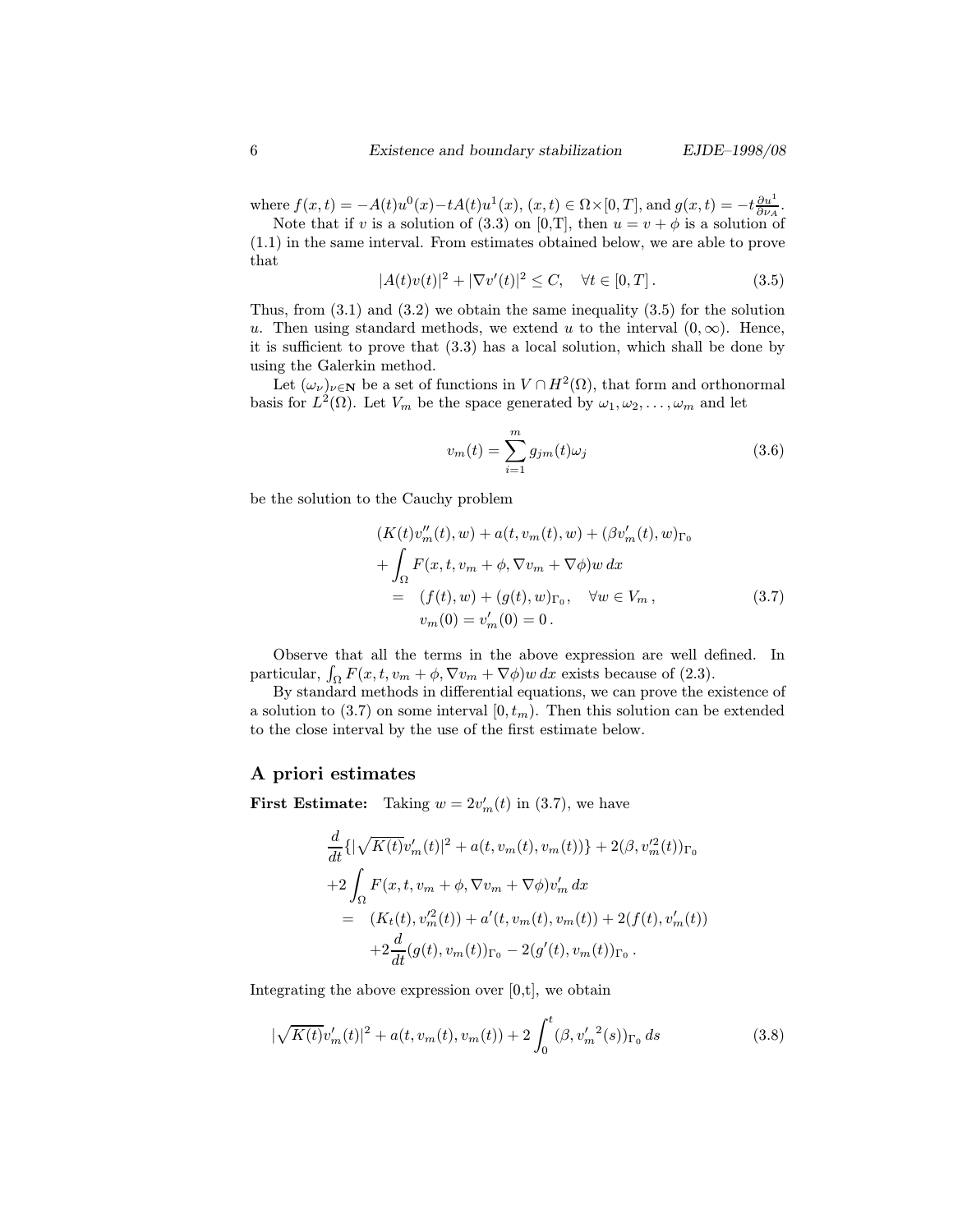EJDE–1998/08 M.M. Cavalcanti, V.N.D. Cavalcanti & J.A. Soriano 7

+2 
$$
\int_0^t \int_{\Omega} F(x, s, v_m + \phi, \nabla v_m + \nabla \phi) v'_m dx ds
$$
  
\n= $\int_0^t (K_s(s), v'^2_m(s)) ds + \int_0^t a'(s, v_m(s), v_m(s)) ds$   
\n+2  $\int_0^t (f(s), v'_m(s)) ds + 2(g(t), v_m(t))_{\Gamma_0} - 2 \int_0^t (g'(s), v_m(s))_{\Gamma_0} ds$ .

**Estimate for**  $I_1 := 2 \int_0^t \int_{\Omega} F(x, s, v_m + \phi, \nabla v_m + \nabla \phi) v'_m dx ds$ . We have

$$
I_1 = 2 \int_0^t \int_{\Omega} F(x, s, v_m + \phi, \nabla v_m + \nabla \phi)(v'_m + \phi') dx ds
$$

$$
-2 \int_0^t \int_{\Omega} F(x, s, v_m + \phi, \nabla v_m + \nabla \phi) \phi' dx ds.
$$

From  $(2.3)$  and  $(2.4)$  it follows that

$$
I_{1} \geq \frac{2}{\gamma+2} \|v_{m}(t) + \phi(t)\|_{L^{\gamma+2}(\Omega)}^{\gamma+2} - \frac{2}{\gamma+2} \|\phi(0)\|_{L^{\gamma+2}(\Omega)}^{\gamma+2} \qquad (3.9)
$$

$$
-2C \int_{0}^{t} \int_{\Omega} (1 + |v'_{m} + \phi'| |\nabla v_{m} + \nabla \phi|) dx ds
$$

$$
-2C \int_{0}^{t} \int_{\Omega} (1 + |v_{m} + \phi|^{\gamma+1} + |\nabla v_{m} + \nabla \phi|) |\phi'| dx ds.
$$

Substituting (3.9) in (3.8), observing that (2.10), (2.11), (2.12) hold, and noting that  $v_m(0) = v'_m(0) = 0$ , it follows that

$$
k_0|v'_m(t)|^2 + a_0|\nabla v_m(t)|^2 + \frac{2}{\gamma+2}||v_m(t) + \phi(t)||_{L^{\gamma+2}(\Omega)}^{\gamma+2} + 2\int_0^t (\beta, v'_m(s)^2)_{\Gamma_0} ds
$$
  
\n
$$
\leq \frac{2}{\gamma+2}||\phi(0)||_{L^{\gamma+2}(\Omega)}^{\gamma+2} + \int_0^t (K_s(s), v'^2_m(s)) ds + a_2 \int_0^t |\nabla v_m(s)|^2 ds
$$
  
\n
$$
+ 2\int_0^t (f(s), v'_m(s)) ds + 2(g(t), v_m(t))_{\Gamma_0} - 2\int_0^t (g'(s), v_m(s))_{\Gamma_0} ds
$$
  
\n
$$
+ 2C \int_0^t \int_{\Omega} (1 + |v'_m + \phi'| |\nabla v_m + \nabla \phi|) dx ds
$$
  
\n
$$
+ 2C \int_0^t \int_{\Omega} (1 + |v_m + \phi|^{\gamma+1} + |\nabla v_m + \nabla \phi|) |\phi'| dx ds.
$$

Using Young, Hölder and the Schwarz inequalities we obtain

$$
k_0|v'_m(t)|^2 + \frac{a_0}{2} |\nabla v_m(t)|^2 + \frac{2}{\gamma + 2} ||v_m(t) + \phi(t)||_{L^{\gamma+2}(\Omega)}^{\gamma+2} + 2 \int_0^t (\beta, v'_m(s))_{\Gamma_0} ds
$$
  
\n
$$
\leq L_0 + L_1 \int_0^t \left( |v'_m(s)|^2 + |\nabla v_m(s)|^2 + ||v_m(s) + \phi(s)||_{L^{\gamma+2}}^{\gamma+2} \right) ds.
$$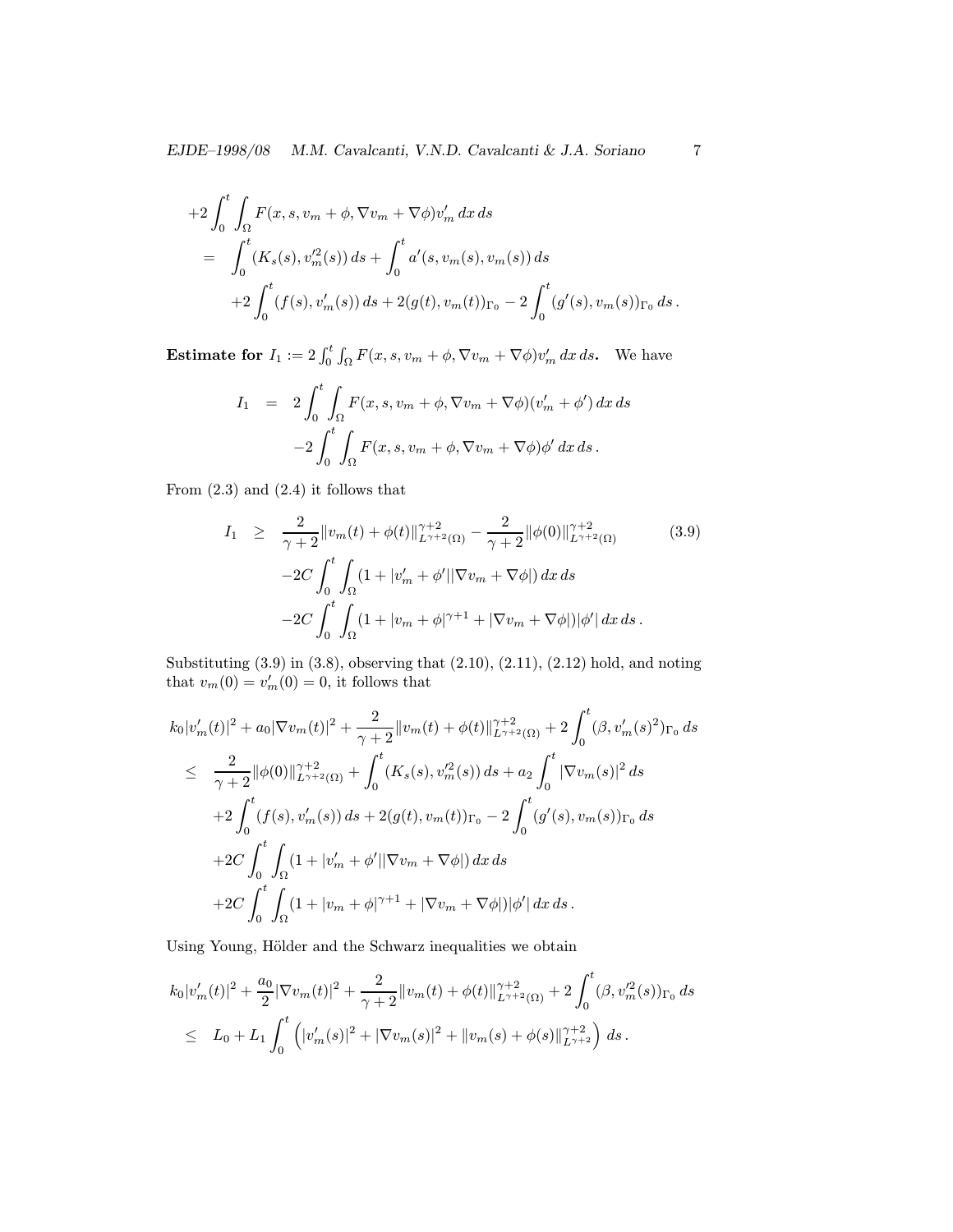From this inequality and the Gronwall's inequality, we obtain the first estimate,

$$
|v'_{m}(t)|^{2} + |\nabla v_{m}(t)|^{2} + ||v_{m}(t) + \phi(t)||_{L^{\gamma+2}(\Omega)}^{\gamma+2} + \int_{0}^{t} (\beta, v'_{m}(s)^{2})_{\Gamma_{0}} ds \le L , (3.10)
$$

where L is a positive constant independent of m and  $t \in [0, T]$ .

**Second Estimate:** First, we prove that  $v''_m(0)$  is bounded in the  $L^2(\Omega)$  norm. Indeed, considering  $t = 0$  in (3.7) we obtain

$$
(K(0)v''_m(0), w) + a(0, v_m(0), w) + (\beta v'_m(0), w)_{\Gamma_0} + \int_{\Omega} F(x, 0, u^0, \nabla u^0) w dx
$$
  
=  $(-A(0)u^0, w) \quad \forall w \in V_m.$ 

From this inequality and the fact that  $v_m(0) = v'_m(0) = 0$ , we get

$$
(K(0)v''_m(0), w) = -\int_{\Omega} F(x, 0, u^0, \nabla u^0) w \, dx - (A(0)u^0, w), \quad \forall w \in V_m.
$$

With  $w = v_m''(0)$  in the above equation, we obtain

$$
(K(0), v_m''^{2}(0)) = -\int_{\Omega} F(x, 0, u^{0}, \nabla u^{0}) v_m''(0) dx - (A(0)u^{0}, v_m''(0))
$$

From this equation,  $(2.3)$ , and  $(2.10)$ , we conclude that

$$
k_0|v_m''(0)|^2 \leq C \int_{\Omega} (1+|u^0|^{\gamma+1}+|\nabla u^0|)|v_m''(0)| dx + |A(0)u^0||v_m''(0)|
$$
  
 
$$
\leq C(\Omega)[1+|\nabla u^0|^{\gamma+1}+|\nabla u^0|+|A(0)u^0|] |v_m''(0|.
$$

That is

$$
|v_m''(0)| \le C(\Omega, k_0)[1 + |\nabla u^0|^{\gamma+1} + |\nabla u^0| + |A(0)u^0|], \quad \forall m \in \mathbb{N}.
$$

Therefore,

$$
v_m''(0) \text{ is bounded in } L^2(\Omega). \tag{3.11}
$$

Taking the derivative of  $(3.7)$  with respect to  $t$ , it follows that

$$
(K_t(t)v_m''(t), w) + (K(t)v_m''(t), w) + a'(t, v_m(t), w) + a(t, v_m'(t), w)
$$
  
\n
$$
(\beta v_m''(t), w)_{\Gamma_0} + \int_{\Omega} F_t(x, t, v_m + \phi, \nabla v_m + \nabla \phi) w \, dx
$$
  
\n
$$
+ \int_{\Omega} F_{v_m + \phi}(x, t, v_m + \phi, \nabla v_m + \nabla \phi)(v_m' + \phi') w \, dx
$$
  
\n
$$
+ \sum_{i=1}^n \int_{\Omega} F_{v_m x_i + \phi x_i}(x, t, v_m + \phi, \nabla v_m + \nabla \phi)(v_{mx_i}' + \phi_{x_i}') w \, dx
$$
  
\n
$$
= (f'(t), w) + (g'(t), w)_{\Gamma_0}.
$$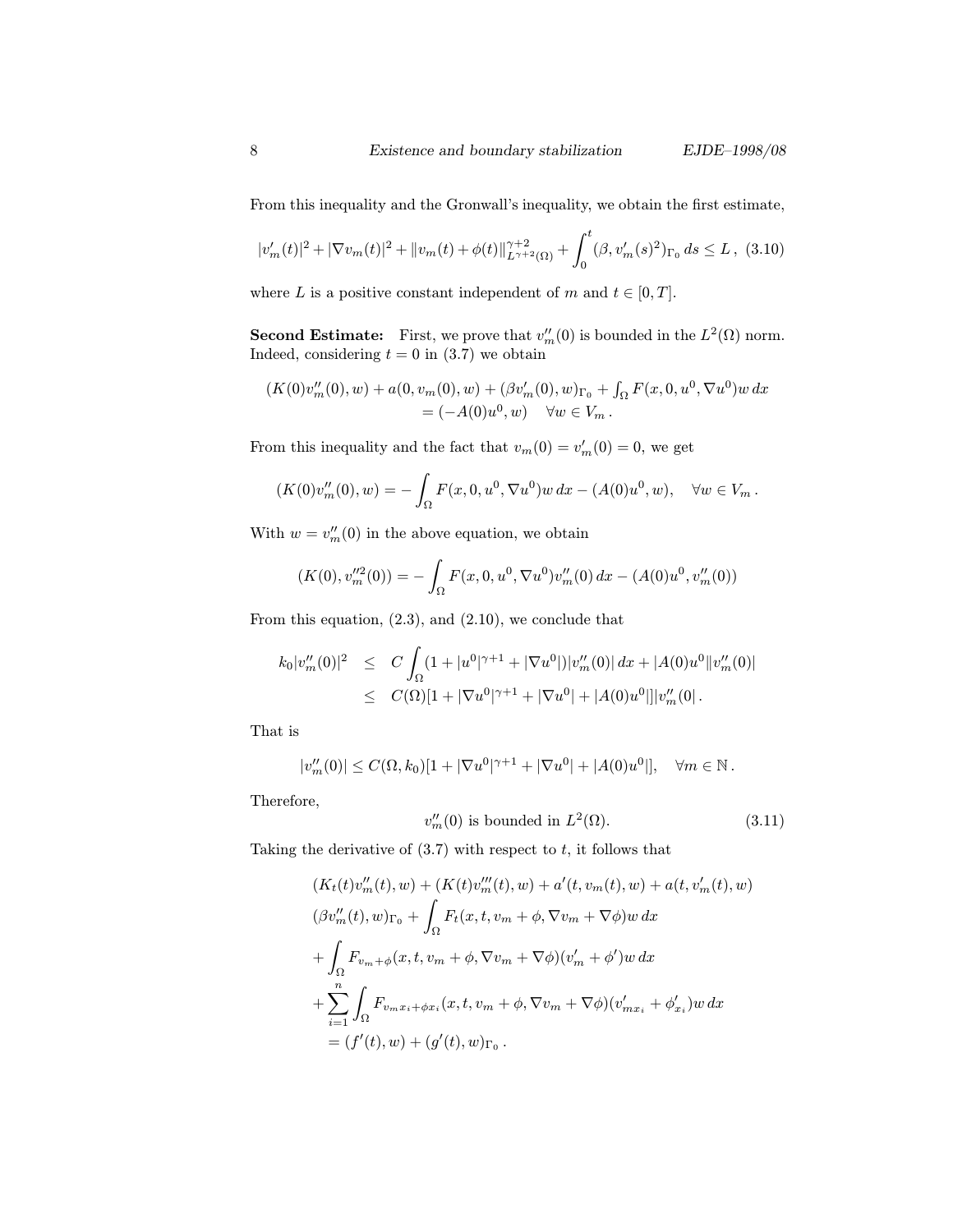Substituting w by  $2v''_m(t)$  in the above expression it results that

$$
\frac{d}{dt}\{|\sqrt{K(t)}v''_m(t)|^2 + a(t, v'_m(t), v'_m(t)) + 2a'(t, v_m(t), v'_m(t))\} + 2(\beta, v''_m(t))\Gamma_0
$$
\n
$$
= -(K_t(t), v'''_m(t)) + 2a'(t, v'_m(t), v'_m(t)) + 2a''(t, v_m(t), v'_m(t))
$$
\n
$$
+ a'(t, v'_m(t), v'_m(t)) - 2\int_{\Omega} F_t(x, t, v_m + \phi, \nabla v_m + \nabla \phi)v''_m dx
$$
\n
$$
-2\int_{\Omega} F_{v_m+\phi}(x, t, v_m + \phi, \nabla v_m + \nabla \phi)(v'_m + \phi')v''_m dx
$$
\n
$$
-2\sum_{i=1}^n \int_{\Omega} F_{v_m x_i + \phi x_i}(x, t, v_m + \phi, \nabla v_m + \nabla \phi)(v'_{mx_i} + \phi'_{x_i})v''_m dx
$$
\n
$$
+2(f'(t), v''_m(t)) + 2\frac{d}{dt}(g'(t), v'_m(t))\Gamma_0.
$$

Integrating both sides of this equation over [0,t] and observing that  $v'_m(0) = 0$ , we obtain

$$
|\sqrt{K(t)}v''_m(t)|^2 + a(t, v'_m(t), v'_m(t)) + 2 \int_0^t (\beta, v''_m^{2}(s))\Gamma_0 ds
$$
\n
$$
= |\sqrt{K(0)}v''_m(0)|^2 - 2a'(t, v_m(t), v'_m(t)) - \int_0^t (K_s(s), v''_m^{2}(s)) ds
$$
\n
$$
+ 3 \int_0^t a'(s, v'_m(s), v'_m(s)) ds + 2 \int_0^t a''(s, v_m(s), v'_m(s)) ds
$$
\n
$$
- 2 \int_0^t \int_{\Omega} F_s(x, s, v_m + \phi, \nabla v_m + \nabla \phi)v''_m dx ds
$$
\n
$$
- 2 \int_0^t \int_{\Omega} F_{v_m+\phi}(x, s, v_m + \phi, \nabla v_m + \nabla \phi)(v'_m + \phi')v''_m dx ds
$$
\n
$$
- 2 \sum_{i=1}^n \int_0^t \int_{\Omega} F_{v_m x_i + \phi x_i}(x, s, v_m + \phi, \nabla v_m + \nabla \phi)(v'_{mx_i} + \phi'_{x_i})v''_m dx ds
$$
\n
$$
+ 2 \int_0^t (f'(s), v''_m(s)) ds + 2(g'(t), v'_m(t))\Gamma_0.
$$
\n(3.12)

From (2.6), (2.7), (2.8), (2.10), (2.11), (2.12), (2.13), (3.10), (3.11), (3.12) and using Young, Hölder and Schwarz inequalities, and the Sobolev injection, we have

$$
k_0|v_m''(t)|^2 + \frac{a_0}{2} |\nabla v_m'(t)|^2 + 2 \int_0^t (\beta, v_m''^2(s)) ds
$$
  

$$
\leq L_2 + L_3 \int_0^t (|v_m''(s)|^2 + |\nabla v_m'(s)|^2) ds.
$$

Then using the Gronwall's inequality, we obtain the second estimate,

$$
|v_m''(t)|^2 + |\nabla v_m'(t)|^2 + \int_0^t (\beta, v_m''(s)) ds \le L,
$$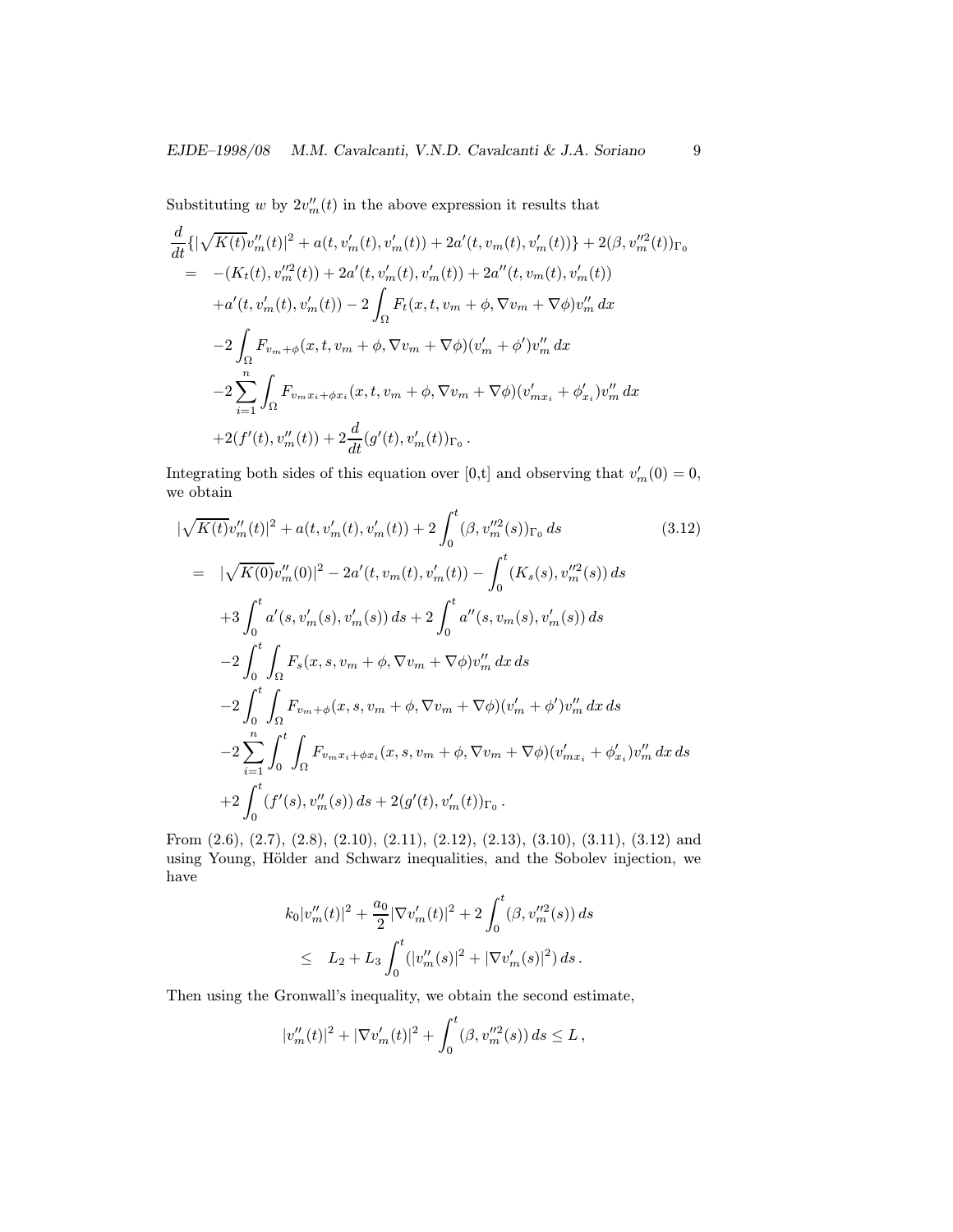where L is a positive constant independent of  $m \in \mathbb{N}$  and  $t \in [0, T]$ .

The above estimates, allows us passing to the limit in the linear terms. Next we analyze the nonlinear term.

## Analysis of the nonlinear term F

From  $(2.3)$  there is positive constant M such that

$$
\int_{\Omega} |F(x, t, v_m + \phi, \nabla v + \nabla \phi)|^2 dx
$$
  
\n
$$
\leq M \left( 1 + ||v_m(t) + \phi(t)||_{L^{2(\gamma+1)}}^{2(\gamma+1)} + |\nabla v_m(t) + \nabla \phi(t)|^2 \right).
$$

Therefore, from the first estimate it follows that

$$
\{F(x,t,v_m+\phi,\nabla v_m+\nabla\phi)\}_{m\in\mathbf{N}}\text{ is bounded in }L^2(0,T;L^2(\Omega))\,.
$$
 (3.13)

Consequently, there exists a subsequence of  $\{v_m\}_{m\in\mathbb{N}}$  (which we still denote by the same symbol) and a function  $\chi$  in  $L^2(0,T;L^2(\Omega))$  such that

$$
F(x,t,v_m+\phi,\nabla v_m+\nabla\phi)\rightharpoonup\chi\quad\text{weak in }L^2(0,T;L^2(\Omega))\,.
$$
 (3.14)

From the above estimates after passing to the limit, we conclude that

$$
Kv'' + A(t)v + \chi = f
$$
 in  $L^2(0, T; L^2(\Omega))$ . (3.15)

We observe that

$$
v \in L^{\infty}(0,T;V), \quad v' \in L^{\infty}(0,T;V), \quad v'' \in L^{\infty}(0,T;L^{2}(\Omega)).
$$

Moreover,

$$
\frac{\partial v}{\partial \nu_A} + \beta v' = g \quad \text{in } L^{\infty}(0, TH^{1/2}(\Gamma_0)).
$$

On the other hand, integrating the approximate problem  $(3.7)$  over  $[0, T]$  and considering that  $w = v_m$ , we obtain

$$
\int_{0}^{T} (K(t)v''_{m}(t), v_{m}(t)) dt + \int_{0}^{T} a(t, v_{m}(t), v_{m}(t)) dt
$$
\n
$$
+ \int_{0}^{T} (\beta v'_{m}(t), v_{m}(s))_{\Gamma_{0}} ds + \int_{0}^{T} \int_{\Omega} F(x, t, v_{m} + \phi, \nabla v_{m} + \nabla \phi) v_{m} dx, dt
$$
\n
$$
= \int_{0}^{T} (f(t), v_{m}(t)) dt + \int_{0}^{T} (g(t), v_{m}(t))_{\Gamma_{0}} dt.
$$
\n(3.16)

To simplify notation, subsequences will be denoted by the same symbol as the corresponding original sequences.

Notice that from the first and second estimates, and the Aubin-Lions Theorem there exists a subsequence of  $\{v_m\}_{m\in\mathbb{N}}$ , such that

$$
v_m \to v \quad \text{strong in } L^2(0, T; L^2(\Omega)), \tag{3.17}
$$

$$
v'_m \to v' \quad \text{strong in } L^2(0, T; L^2(\Omega)). \tag{3.18}
$$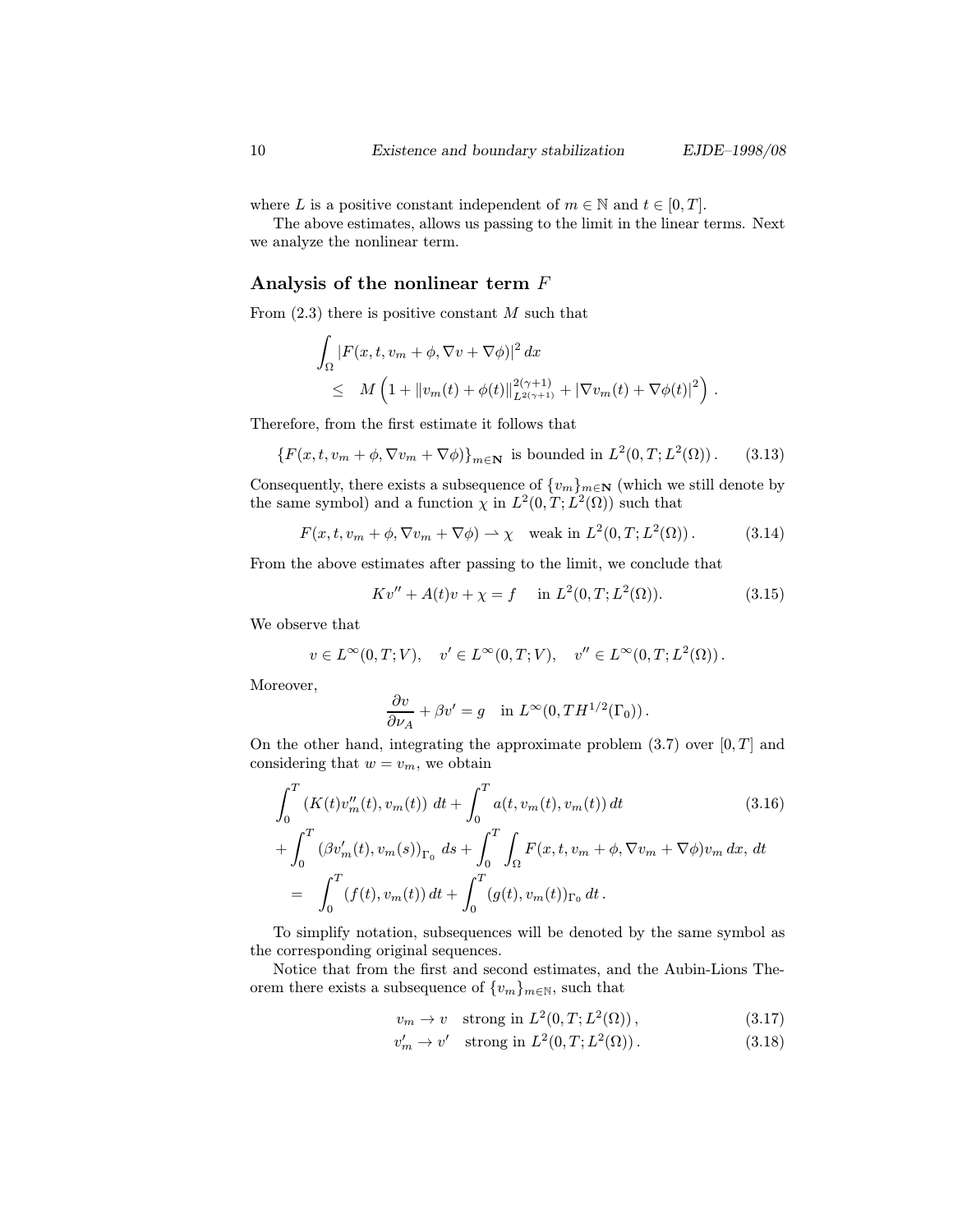Now, the first estimate yields

$$
\left|\sqrt{\beta}v'_{m}(s)\right|_{H^{1/2}(\Gamma_{0})}^{2} \le C_{0} \left|\nabla v'_{m}(s)\right|^{2} \le L; \quad s \in [0, T], \tag{3.19}
$$

and from the second estimate we get

$$
\left|\sqrt{\beta}v''_m(s)\right|^2_{\Gamma_0} \le L; \quad s \in [0, T]. \tag{3.20}
$$

Combining (3.19) and (3.20), noting that the injection  $H^{1/2}(\Gamma_0) \hookrightarrow L^2(\Gamma_0)$ is compact, and considering Aubin-Lions Theorem it follows that

$$
\sqrt{\beta}v'_m \to \sqrt{\beta}v' \quad \text{in} \quad L^2(0,T;L^2(\Gamma_0)).\tag{3.21}
$$

In a similar way

$$
\sqrt{\beta}v_m \to \sqrt{\beta}v
$$
 in  $L^2(0,T;L^2(\Gamma_0))$ .

Moreover, because of the second estimate

$$
v_m^{\prime\prime} \rightharpoonup v^{\prime\prime} \quad \text{weak} \quad \text{in} \quad L^2(0,T;L^2(\Omega)).
$$

Then, considering the strong convergences given in (3.17), (3.18) and (3.21) and the corresponding weak converges, we are able to pass to the limit in (3.16).

$$
\lim_{m \to \infty} \int_0^T a(t, v_m(t), v_m(t)) dt
$$
\n
$$
= - \int_0^T (K(t)v''(t), v(t)) dt - \int_0^T (\beta v'(t), v(t))_{\Gamma_0} dt
$$
\n
$$
- \int_0^T \int_{\Omega} \chi(t)v(t) dx dt + \int_0^T (f(t), v(t)) dt + \int_0^T (g(t), v)_{\Gamma_0} dt.
$$
\n(3.22)

Substituting (3.15) in (3.22), applying Green formula and noting that

$$
\frac{\partial v}{\partial \nu_A} = -\beta v' + g \quad \text{a.e. on } \Gamma_0
$$

we deduce that

$$
\lim_{m \to \infty} \int_0^T a(t, v_m(t), v_m(s)) dt = \int_0^T a(t, v(t), v(t)) dt
$$

and that

$$
\lim_{m \to \infty} \int_0^T \left( \nabla v_m(t), \nabla v_m(t) \right) dt = \int_0^T \left( \nabla v(t), \nabla v(t) \right) dt.
$$
 (3.23)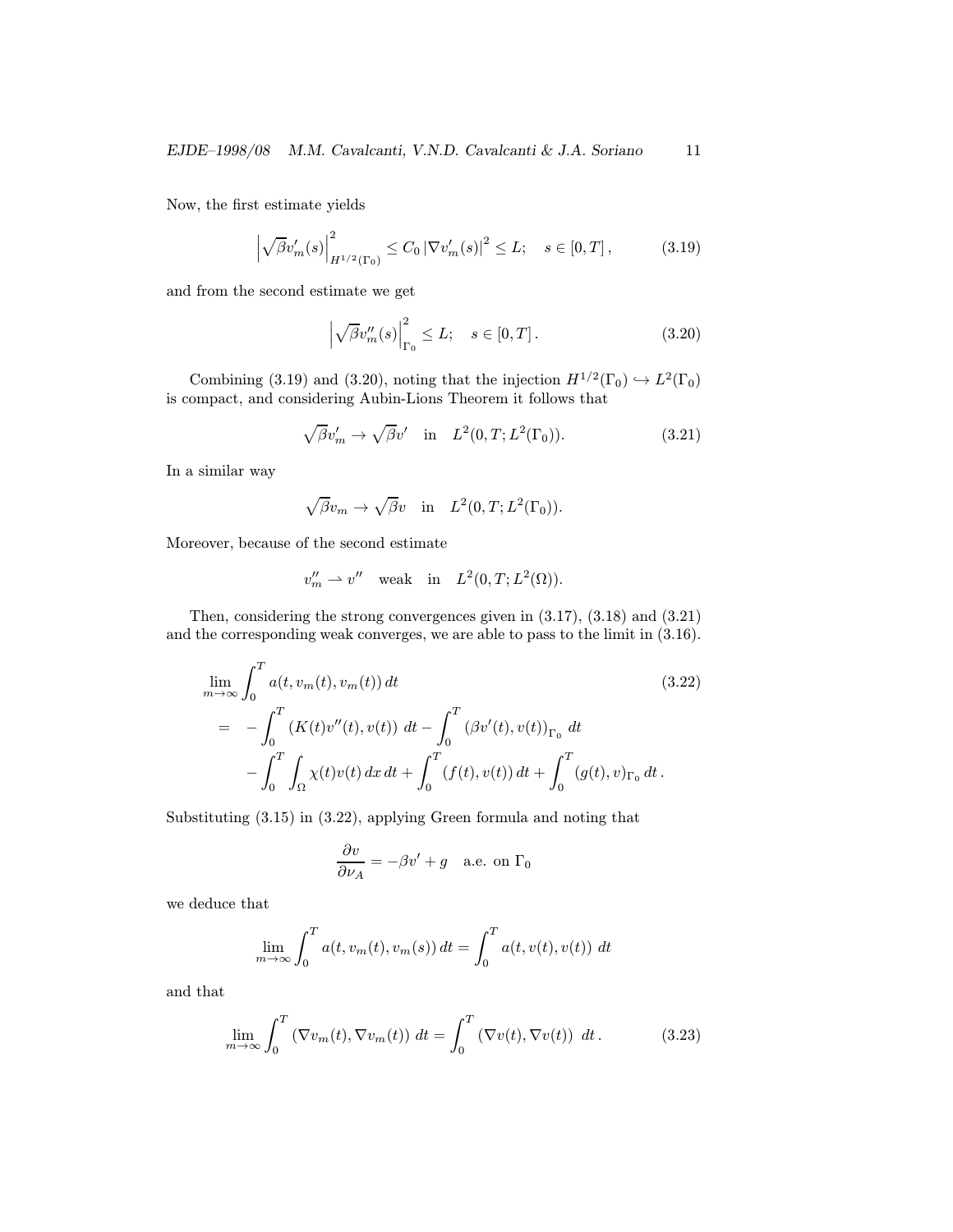Finally, taking into account that

$$
\int_0^T |\nabla v_m(t) - \nabla v(t)|^2 dt \n= \int_0^T |\nabla v_m(t)|^2 dt - 2 \int_0^T (\nabla v_m(t), \nabla v(t)) dt + \int_0^T |\nabla v(t)|^2 dt,
$$

from (3.23) and the first estimate we deduce that

$$
\lim_{m\to\infty}\int_0^T \left|\nabla v_m(t)-\nabla v(t)\right|^2 dt=0.
$$

Therefore,

$$
\nabla v_m \to \nabla v \quad \text{in} \quad L^2(0,T;L^2(\Omega)),
$$

and consequently

$$
\nabla v_m \to \nabla v
$$
 a.e. in  $Q_T = \Omega \times (0, T)$ .

From (3.17) and the above convergence, we obtain

$$
F(x,t,v_m+\phi,\nabla v_m+\nabla\phi)\to F(x,t,v+\phi,\nabla v+\nabla\phi)
$$
 a. e. in  $Q_T$ .

Applying Lemma 1.3 in [8, Chant. 1], it follows from the above convergence, (3.13) and (3.14) that

$$
F(x,t,v_m+\phi,\nabla v_m+\nabla\phi)\rightharpoonup F(x,t,v+\phi,\nabla v+\nabla\phi) \quad \text{weak in } L^2(0,T;L^2(\Omega))\,.
$$

Note that the function  $v : \Omega \to \mathbb{R}$  is a weak solution to the Dirichlet-Neumann problem

$$
A(t)v = f^* \text{ in } \Omega, v = 0 \text{ in } \Gamma_1, \qquad \frac{\partial v}{\partial \nu_A} = g^* \text{ in } \Gamma_0,
$$

where  $f^* = f - Kv'' - F(x, t, v + \phi, \nabla v + \nabla \phi)$ ,  $f^* \in L^2(\Omega)$ ,  $g^* = -\beta v' + g$ ,  $g^* \in H^{1/2}(\Gamma_0)$ , and t is a fixed value in [0,T].

The theory of elliptic problems states that the solution  $v$  belongs to the space  $L^{\infty}(0, T; H^2(\Omega))$ ; therefore,  $v \in L^{\infty}(0, T; V \cap H^2(\Omega))$ .

### Uniqueness of the solution

Let u and  $\hat{u}$  be two solutions of (1.1), and put  $z = u - \hat{u}$ . From (2.9), (2.10),  $(2.11)$  and  $(2.12)$ , it follows that

$$
k_0 |z'(t)|^2 + a_0 |\nabla z(t)|^2 + 2 \int_0^t (\beta, z'^2(s))_{\Gamma_0} ds
$$
  
\n
$$
\leq 2D_1 \int_0^t \int_{\Omega} (|u|^\gamma + |\hat{u}|^\gamma) |z| |z'| dx dt + 2D_2 \int_0^t \int_{\Omega} |z'| |\nabla z| dx ds
$$
  
\n
$$
+ ||K_1||_{\infty} \int_0^t |z'(s)|^2 ds + a_2 \int_0^t |\nabla z(s)|^2 ds.
$$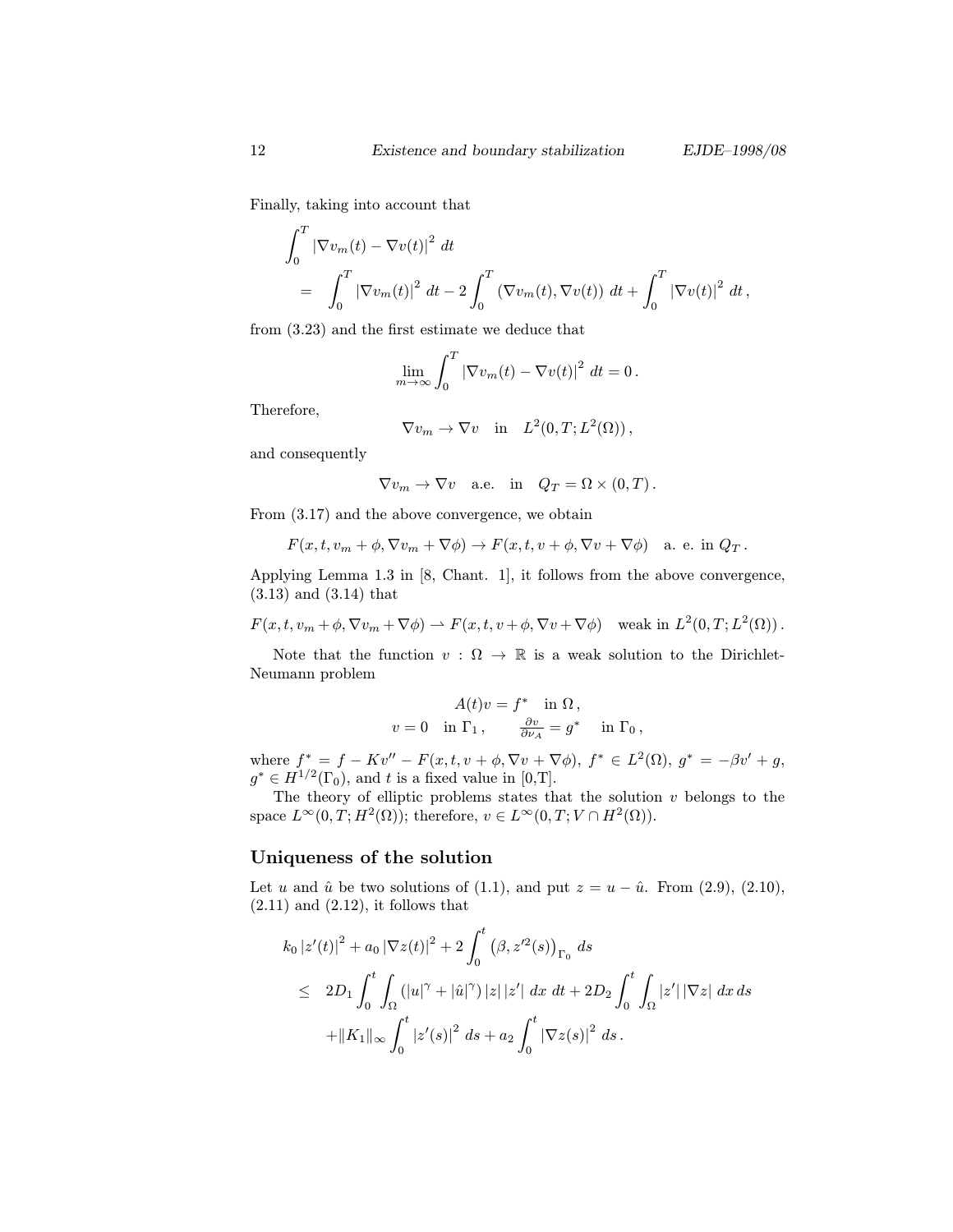Since  $0 < \gamma \leq 2/(n-2)$ , for  $n \geq 3$ , we have the Sobolev immersion  $H^1(\Omega) \hookrightarrow$  $L^{2(\gamma+1)}(\Omega)$ . This immersion is also true for all  $\gamma > 0$  when  $n = 1, 2$ . Therefore, with

$$
\frac{\gamma}{2(\gamma+1)} + \frac{1}{2(\gamma+1)} + \frac{1}{2} = 1,
$$

and using the generalized Hölder and the Poincaré inequalities, we conclude that

$$
|z'(t)|^2 + a_0 |\nabla z(t)|^2 + 2 \int_0^t (\beta, z'^2(s))_{\Gamma_0} ds \leq C \int_0^t \left\{ |z'(s)|^2 + |\nabla z(s)|^2 \right\} ds.
$$

Applying Gronwall's lemma in the last inequality we obtain  $z = 0$  and therefore,  $u = \hat{u}$ . This concludes the proof of Theorem (2.1).

Existence of weak solutions. We have just proved the existence of strong solutions to (1.1) when  $u^0$  and  $u^1$  are smooth. Now by a density argument and a procedure analogous to the one in the third estimate, we prove the existence of a weak solution. The main step in this approach is obtaining a sequence that satisfy the hypothesis of compatibility  $(A.2)$ . For this purpose, we define the following sequence. Given  $\{u^0, u^1\}$  in  $V \times L^2(\Omega)$ , consider

$$
u^1_\mu \in H_0^1(\Omega) \cap H^2(\Omega)
$$
 such that  $u^1_\mu \to u^1$  in  $L^2(\Omega)$ ,

and

$$
u^0_\mu\in D(-\Delta)=\{u\in V\cap H^2(\Omega); \frac{\partial u}{\partial \nu}=0\quad \text{on }\Gamma_0\}\,,\quad \text{such that } u^0_\mu\to u^0\quad \text{in } V.
$$

Uniqueness of a weak solution is guaranteed by the Visik-Ladyshenskaya method. See for example Lions and Magenes [9, section 8].

# 4 Asymptotic behaviour

In this section we prove exponential decay for strong solutions of (1.1), and by a density argument we obtain the same results for weak solutions.

Let us consider the modified energy

$$
E(t) = e(t) + \frac{1}{\gamma + 2} \int_{\Omega} |u(x, t)|^{\gamma + 2} dx,
$$

which by  $(2.4)$  satisfies

$$
E'(t) \leq \frac{1}{2}a'(t, u, u) + \frac{1}{2} \int_{\Omega} K_t(x, t)|u'|^2 dx
$$
  
 
$$
- \int_{\Gamma_0} (m \cdot \nu)|u'|^2 d\Gamma + C(t) \int_{\Omega} (1 + |u'||\nabla u|) dx.
$$
 (4.1)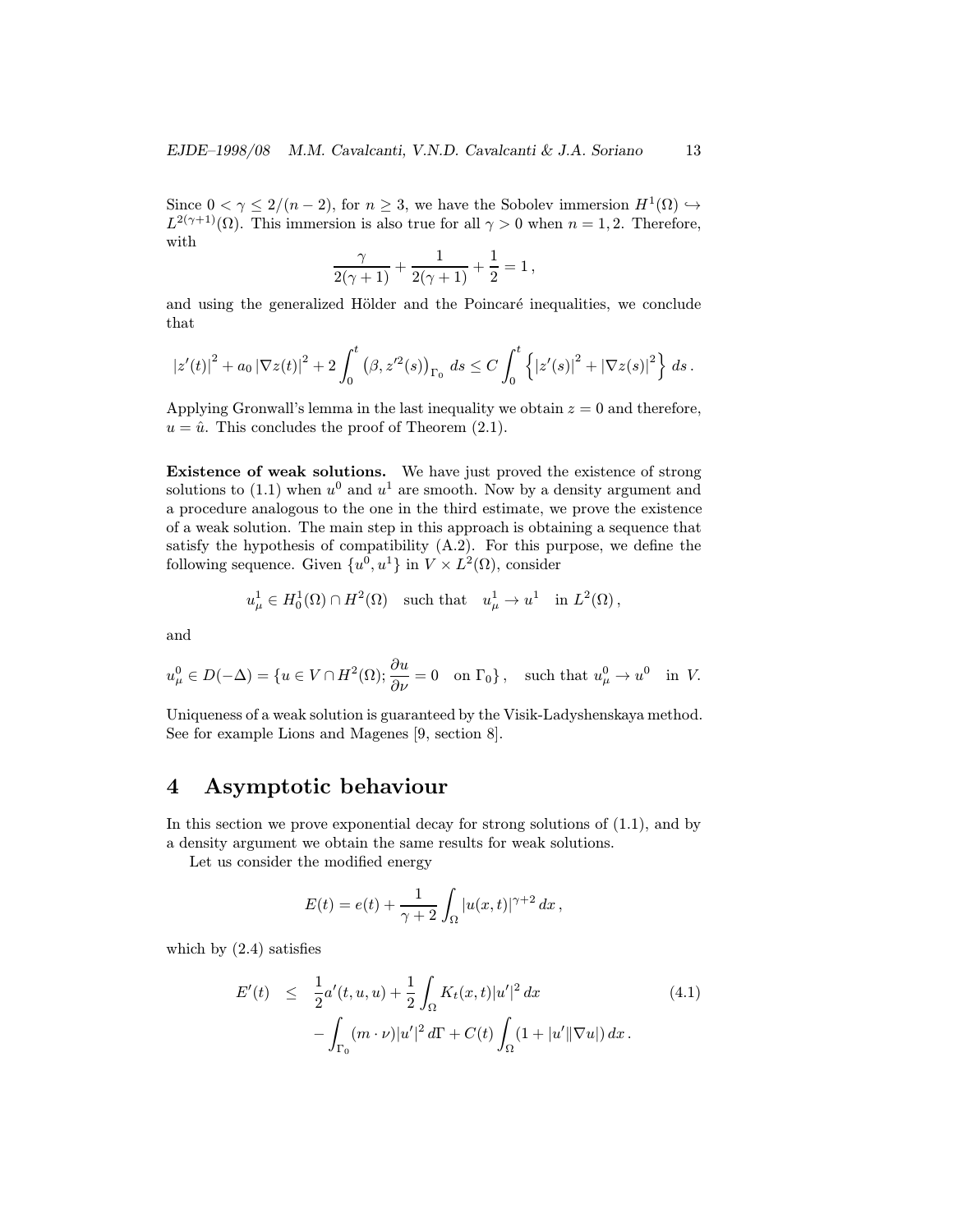Let  $\mu$  and  $\lambda$  be positive constants such that

$$
\int_{\Gamma_0} (m \cdot \nu) v^2 d\Gamma \le \mu \int_{\Omega} |\nabla v|^2 dx \quad \forall v \in V \tag{4.2}
$$

$$
|v|^2 \le \lambda |\nabla v|^2 \quad \forall v \in V. \tag{4.3}
$$

For an arbitrary  $\epsilon > 0$  define the perturbed energy

$$
E_{\epsilon}(t) = E(t) + \epsilon \psi(t), \qquad (4.4)
$$

where

$$
\psi(t) = 2 \int_{\Omega} K(x, t) u'(m \cdot \nabla u) dx + \theta \int_{\Omega} K(x, t) u' u dx, \qquad (4.5)
$$

 $\theta \in ]n-2, n[$ , and  $\theta > \frac{2n}{\gamma+2}$ . For short notation, put

$$
k_1 = \min\left\{2(\theta - n + 2), 2(n - \theta), (\gamma + 2)(\theta - \frac{2n}{\gamma + 2})\right\} > 0. \tag{4.6}
$$

**Proposition 4.1** There exists  $\delta_0 > 0$  such that

$$
|E_{\epsilon}(t) - E(t)| \leq \epsilon \delta_0 E(t), \forall t \geq 0 \,\forall \epsilon > 0.
$$

**Proof:** From  $(2.2)$ ,  $(2.11)$ ,  $(4.3)$ , and  $(4.5)$  we obtain

$$
\begin{array}{lcl} |\psi(t)| & \leq & 2 a_0^{-1/2} \| K \|_\infty^{1/2} R(x^0) |\sqrt{K} u'(t)| a^{1/2}(t,u,u) \\ & & + a_0^{-1/2} \lambda^{1/2} \theta \| K \|_\infty^{1/2} |\sqrt{K} u'(t)| a^{1/2}(t,u,u) \\ & \leq & a_0^{-1/2} \| K \|_\infty^{1/2} (2R(x^0) + \lambda^{1/2} \theta) E(t) \, . \end{array}
$$

Putting  $\delta_0 = a_0^{-1/2} ||K||_{\infty}^{1/2} (2R(x^0) + \lambda^{1/2} \theta)$ , we deduce

$$
|E_{\epsilon}(t) - E(t)| = \epsilon |\psi(t)| \leq \epsilon \delta_0 E(t).
$$

Which proves this proposition.

For a positive constant  $M$ , let

$$
H(t) = M(||\nabla a(t)||_{L^{\infty}(\Omega)} + ||\nabla K(t)||_{L^{\infty}(\Omega)} + ||a_t(t)||_{L^{\infty}(\Omega)} + ||K_t(t)||_{L^{\infty}(\Omega)} + C(t)).
$$

**Proposition 4.2** There exist positive constants  $\delta_1, \delta_2, \epsilon_1$  such that

$$
E'_{\epsilon}(t) \leq -\epsilon \delta_1 E(t) + H(t)E(t) + \delta_2 C(t),
$$

for all  $t \geq 0$  and for all  $\epsilon \in (0, \epsilon_1]$ .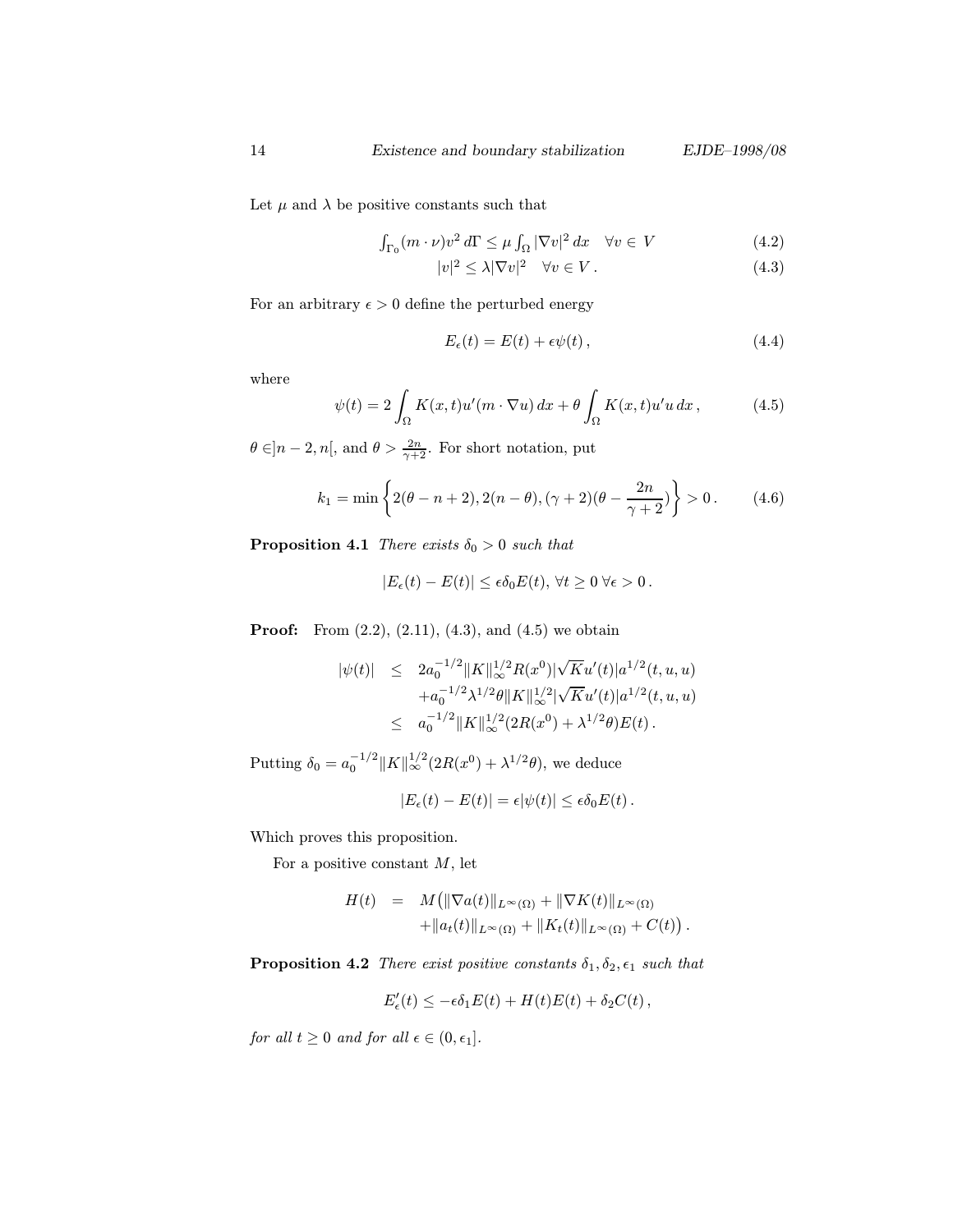**Proof:** Differentiating each term in  $(4.5)$  with respect to t and substituting  $Ku'' = -A(t)u - F(x, t, u, \nabla u)$  in the expression obtained,

$$
\psi'(t) = 2 \int_{\Omega} K_t u'(m \cdot \nabla u) dx - 2 \int_{\Omega} A(t) u(m \cdot \nabla u) dx
$$
  

$$
-2 \int_{\Omega} F(x, t, u, \nabla u)(m \cdot \nabla u) dx + 2 \int_{\Omega} K u'(m \cdot \nabla u') dx + \theta \int_{\Omega} K_t u' u dx
$$
  

$$
-\theta \int_{\Omega} A(t) u u dx - \theta \int_{\Omega} F(x, t, u, \nabla u) u dx + \theta \int_{\Omega} K |u'|^2 dx.
$$

From (2.5) and the above identity we have

$$
\psi'(t) \leq 2 \int_{\Omega} K_t u'(m \cdot \nabla u) dx - 2 \int_{\Omega} A(t) u(m \cdot \nabla u) dx
$$
  

$$
-2 \int_{\Omega} |u|^{\gamma} u(m \cdot \nabla u) dx + 2C(t) \int_{\Omega} (1 + |\nabla u||m \cdot \nabla u|) dx
$$
  

$$
+2 \int_{\Omega} K u'(m \cdot \nabla u') dx + \theta \int_{\Omega} K_t u' u dx - \theta \int_{\Omega} A(t) u u dx \quad (4.7)
$$
  

$$
-\theta \int_{\Omega} F(x, t, u, \nabla u) u dx + \theta \int_{\Omega} K|u'|^2 dx.
$$

Now, we estimate one by one the terms on the right-hand side of the above inequality.

**Estimate for**  $I_1 := -2 \int_{\Omega} A(t) u(m \cdot \nabla u) dx$ . Using Green and Gauss formula, we obtain

$$
I_1 = (n-2) \int_{\Omega} a(x,t) |\nabla u|^2 dx + \int_{\Omega} (\nabla a \cdot m) |\nabla u|^2 dx
$$

$$
- \int_{\Gamma} a(x,t) (m \cdot \nu) |\nabla u|^2 d\Gamma + 2 \int_{\Gamma} \frac{\partial u}{\partial \nu_A} (m \cdot \nabla u) d\Gamma. \qquad (4.8)
$$

**Estimate for**  $I_2 := -2 \int_{\Omega} |u|^{\gamma} u(m \cdot \nabla u) dx$ . By the Gauss formula,

$$
I_2 = -\frac{2}{\gamma + 2} \int_{\Omega} \nabla (|u|^{\gamma + 2}) \cdot m \, dx
$$
\n
$$
= \frac{2n}{\gamma + 2} \int_{\Omega} |u|^{\gamma + 2} \, dx - \frac{2}{\gamma + 2} \int_{\Gamma} (m \cdot \nu) |u|^{\gamma + 2} \, d\Gamma.
$$
\n(4.9)

From (2.1) and noting that  $u|_{\Gamma_1} = 0$ , we have

$$
-\frac{2}{\gamma+2}\int_{\Gamma}(m\cdot\nu)|u|^{\gamma+2}d\Gamma\leq 0.\tag{4.10}
$$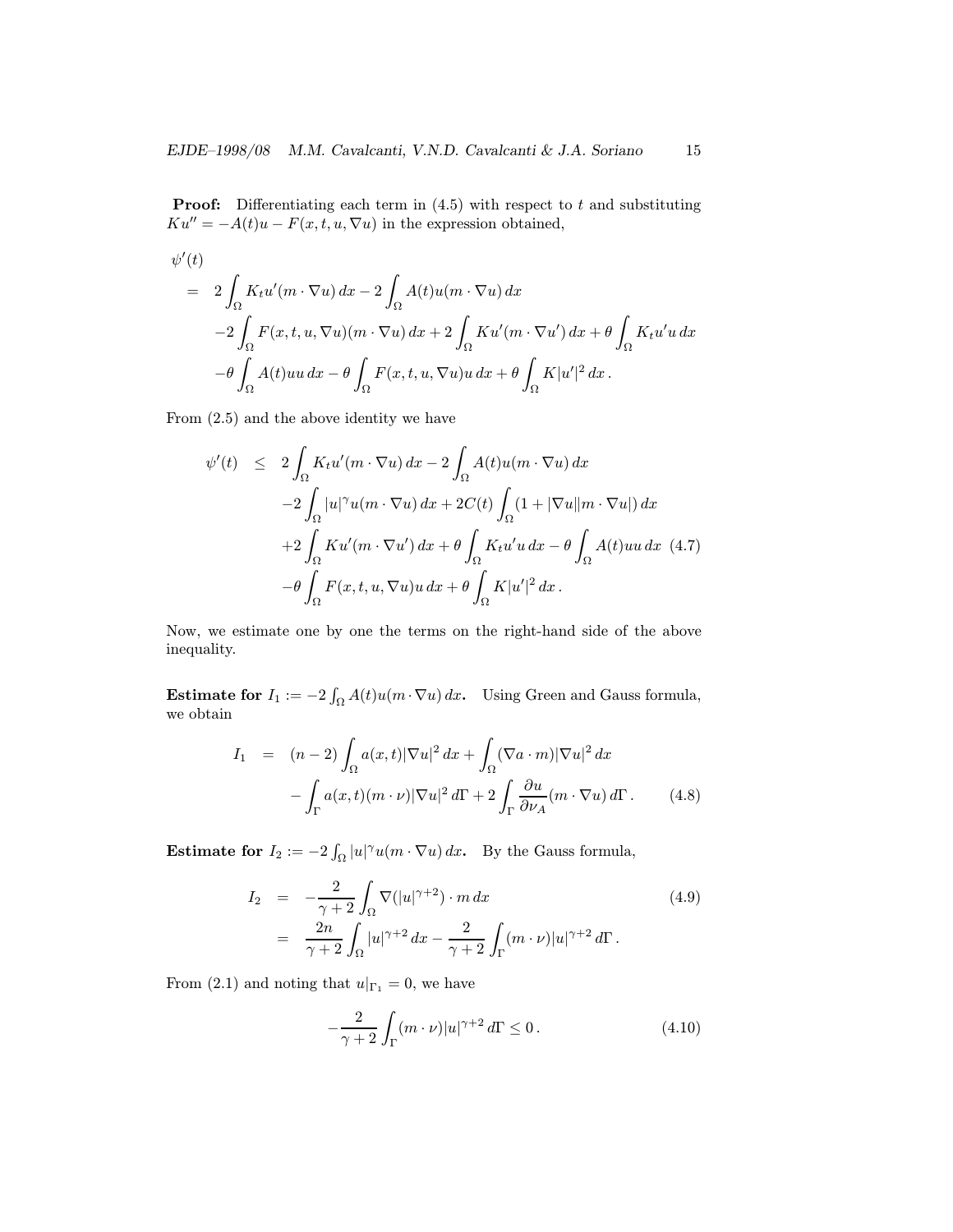**Estimate for**  $I_3 := 2 \int_{\Omega} K u'(m \cdot \nabla u') dx$ . By Gauss Theorem we get

$$
I_3 = \int_{\Omega} K(x,t) \, m \cdot \nabla(|u'|^2) \, dx \tag{4.11}
$$
\n
$$
= - \int_{\Omega} (\nabla K \cdot m) |u'|^2 \, dx - n \int_{\Omega} K(x,t) |u'|^2 \, dx + \int_{\Gamma_0} (m \cdot \nu) K(x,t) |u'|^2 \, d\Gamma.
$$

**Estimate for**  $I_4 := -\theta \int_{\Omega} A(t)uu \, dx$ . By Green's formula and observing that  $\frac{\partial u}{\partial \nu_A} = -(m \cdot \nu)u'$  on  $\Gamma_0$ , it follows that

$$
I_4 = -\theta \int_{\Omega} a(x, t) |\nabla u|^2 dx - \theta \int_{\Gamma_0} (m \cdot \nu) u' u d\Gamma.
$$
 (4.12)

**Estimate for**  $I_5 := -\theta \int_{\Omega} F(x, t, u, \nabla u) u \, dx$ . From (2.4) we deduce that

$$
I_5 \le -\theta \int_{\Omega} |u|^{\gamma+2} \, dx + \theta C(t) \int_{\Omega} (1 + |u| |\nabla u|) \, dx. \tag{4.13}
$$

Thus, substituting  $(4.8)$ – $(4.13)$  in  $(4.7)$  we conclude that

$$
\psi'(t) \leq (\theta - n) \int_{\Omega} K(x, t) |u'|^2 dx + (n - 2 - \theta) \int_{\Omega} a(x, t) |\nabla u|^2 dx \quad (4.14)
$$

$$
+ \left(\frac{2n}{\gamma + 2} - \theta\right) \int_{\Omega} |u|^{\gamma + 2} dx + \int_{\Omega} (\nabla a \cdot m) |\nabla u|^2 dx
$$

$$
- \int_{\Omega} (\nabla K \cdot m) |u'|^2 dx + 2 \int_{\Omega} K_t u'(m \cdot \nabla u) dx + \theta \int_{\Omega} K_t u' u dx
$$

$$
+ 2C(t) \int_{\Omega} (1 + |\nabla u| |m \cdot \nabla u|) dx + \theta C(t) \int_{\Omega} (1 + |u| |\nabla u|) dx
$$

$$
- \int_{\Gamma} (m \cdot \nu) a(x, t) |\nabla u|^2 d\Gamma + 2 \int_{\Gamma} \frac{\partial u}{\partial \nu_A} (m \cdot \nabla u) d\Gamma
$$

$$
+ \int_{\Gamma_0} (m \cdot \nu) K(x, t) |u'|^2 d\Gamma - \theta \int_{\Gamma_0} (m \cdot \nu) u' u d\Gamma.
$$

On the other hand,  $\frac{\partial u}{\partial x_k} = \frac{\partial u}{\partial \nu} \nu_k$  on  $\Gamma_1$  implies

$$
m \cdot \nabla u = (m \cdot \nu) \frac{\partial u}{\partial \nu}
$$
 and  $|\nabla u|^2 = (\frac{\partial u}{\partial \nu})^2$  on  $\Gamma_1$ .

Consequently,

$$
-\int_{\Gamma} (m \cdot \nu) a(x, t) |\nabla u|^2 d\Gamma
$$
\n
$$
= -\int_{\Gamma_0} (m \cdot \nu) a(x, t) |\nabla u|^2 d\Gamma - \int_{\Gamma_1} (m \cdot \nu) a(x, t) (\frac{\partial u}{\partial \nu})^2 d\Gamma
$$
\n(4.15)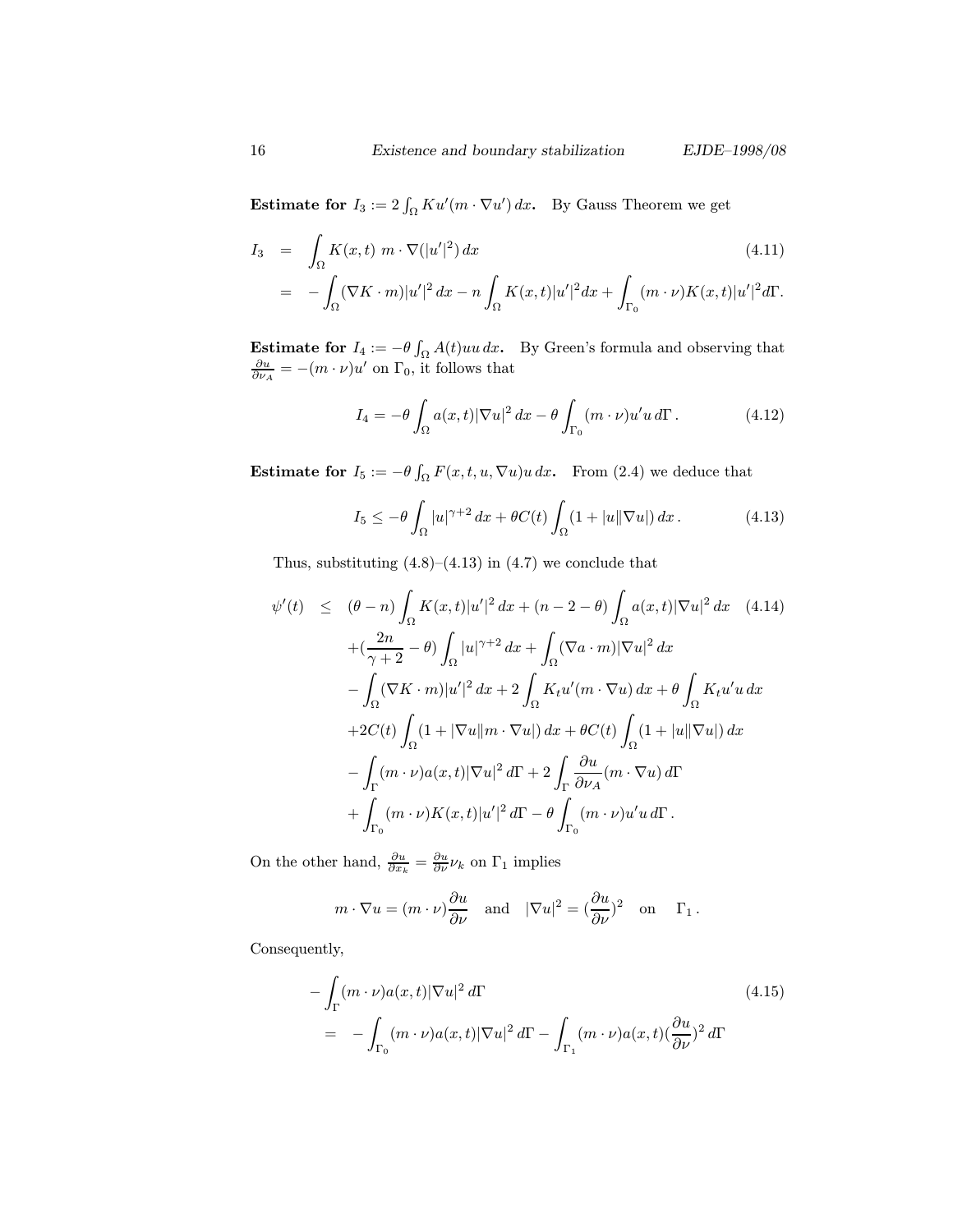and

$$
2\int_{\Gamma} \frac{\partial u}{\partial \nu_A} (m \cdot \nabla u) d\Gamma = -2 \int_{\Gamma_0} (m \cdot \nu) u'(m \cdot \nabla u) d\Gamma + 2 \int_{\Gamma_1} a(x, t) (m \cdot \nu) (\frac{\partial u}{\partial \nu})^2 d\Gamma.
$$
\n(4.16)

In the above equality, we used that  $\frac{\partial u}{\partial \nu_A} = -(m \cdot \nu)u'$  on  $\Gamma_0$ . Replacing (4.15) and (4.16) in (4.14), and using that  $\int_{\Gamma_1} a(x,t)(m \cdot \nu)(\frac{\partial u}{\partial \nu})^2 d\Gamma \leq 0$ , we obtain

$$
\psi'(t) \leq (\theta - n) \int_{\Omega} K(x, t) |u'|^2 dx + (n - 2 - \theta) \int_{\Omega} a(x, t) |\nabla u|^2 dx \quad (4.17)
$$

$$
+ \left(\frac{2n}{\gamma + 2} - \theta\right) \int_{\Omega} |u|^{\gamma + 2} dx + \int_{\Omega} (\nabla a \cdot m) |\nabla u|^2 dx
$$

$$
- \int_{\Omega} (\nabla K \cdot m) |u'|^2 dx + 2 \int_{\Omega} K_t u'(m \cdot \nabla u) dx + \theta \int_{\Omega} K_t u' u dx
$$

$$
+ 2C(t) \int_{\Omega} (1 + |\nabla u||m \cdot \nabla u|) dx + \theta \int_{\Omega} C(t) (1 + |u||\nabla u|) dx
$$

$$
- \int_{\Gamma_0} (m \cdot \nu) a(x, t) |\nabla u|^2 d\Gamma - 2 \int_{\Gamma_0} (m \cdot \nu) u'(m \cdot \nabla u) d\Gamma
$$

$$
+ \int_{\Gamma_0} (m \cdot \nu) K(x, t) |u'|^2 d\Gamma - \theta \int_{\Gamma_0} (m \cdot \nu) u' u d\Gamma.
$$

However, since

$$
-2\int_{\Gamma_0} (m \cdot \nu) u'(m \cdot \nabla u) d\Gamma
$$
  
\$\leq\$  $a_0^{-1} \mathbb{R}^2(x^0) \int_{\Gamma_0} (m \cdot \nu) |u'|^2 d\Gamma + \int_{\Gamma_0} (m \cdot \nu) a(x,t) |\nabla u|^2 d\Gamma$ ,$ 

from (4.17) it results that

$$
\psi'(t) \leq (\theta - n) \int_{\Omega} K(x, t) |u'|^2 dx + (n - 2 - \theta) \int_{\Omega} |\nabla u|^2 dx \qquad (4.18)
$$
  
+ 
$$
(\frac{2n}{\gamma + 2} - \theta) \int_{\Omega} |u|^{\gamma + 2} dx + \int_{\Omega} (\nabla a \cdot m) |\nabla u|^2 dx - \int_{\Omega} (\nabla K \cdot m) |u'|^2 dx
$$
  
+ 
$$
2 \int_{\Omega} K_t u'(m \cdot \nabla u) dx + \theta \int_{\Omega} K_t u' u dx + 2C(t) \int_{\Omega} (1 + |\nabla u||m \cdot \nabla u|) dx
$$
  
+ 
$$
\theta \int_{\Omega} C(t) (1 + |u| |\nabla u|) dx + a_0^{-1} \mathbb{R}^2(x^0) \int_{\Gamma_0} (m \cdot \nu) |u'|^2 d\Gamma
$$
  
+ 
$$
\int_{\Gamma_0} (m \cdot \nu) K(x, t) |u'|^2 d\Gamma - \theta \int_{\Gamma_0} (m \cdot \nu) u' u d\Gamma.
$$
 (4.18)

Let  $k_2$  be a positive real number such that  $0 < k_2 < k_1$ . Then from (4.2),

$$
-\theta \int_{\Gamma_0} (m \cdot \nu) u' u \, d\Gamma \le \frac{\mu \theta^2}{2a_0 k_2} \int_{\Gamma_0} (m \cdot \nu) |u'|^2 \, d\Gamma + k_2 E(t). \tag{4.19}
$$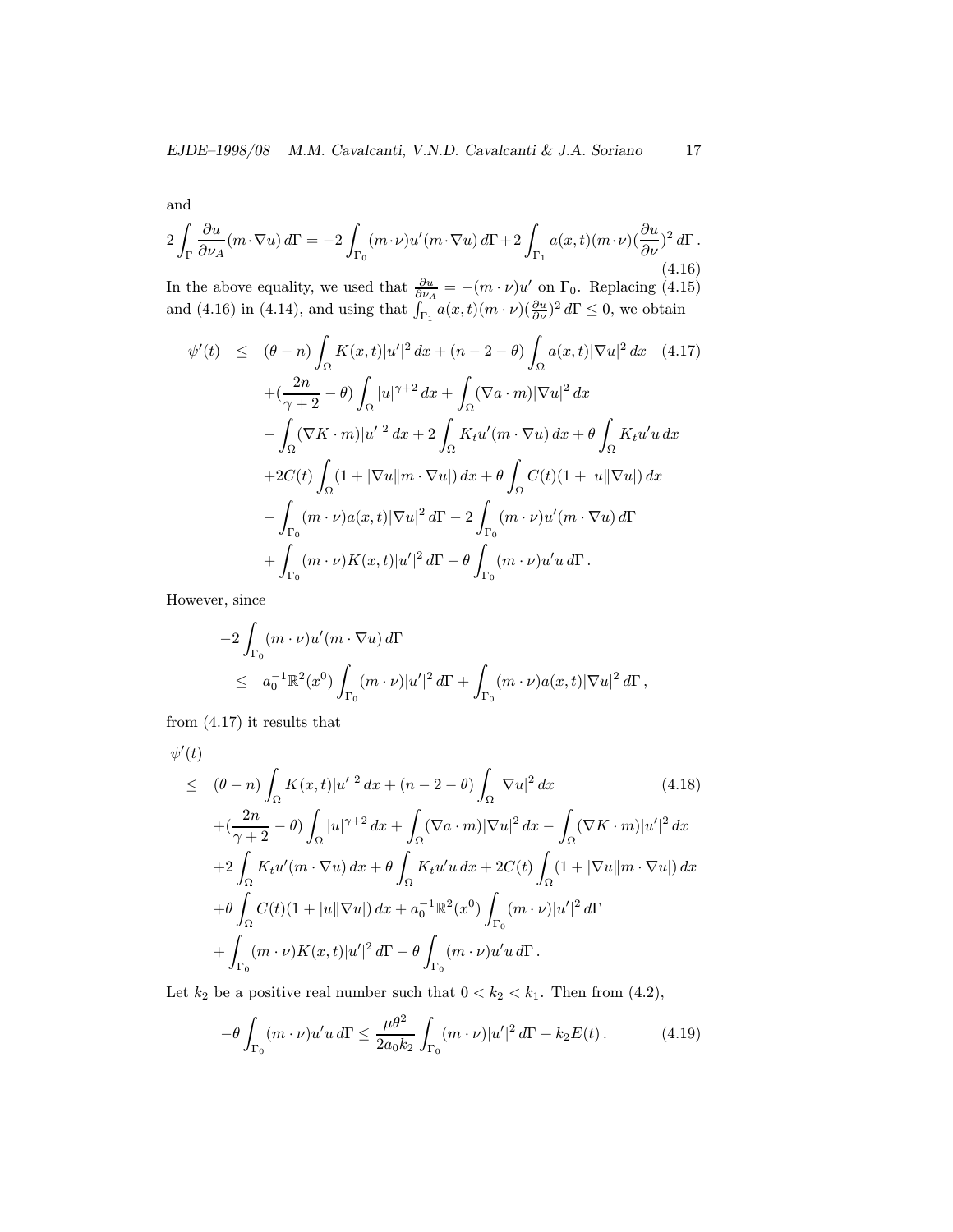Therefore, from  $(4.6)$ ,  $(4.18)$ , and  $(4.19)$  it follows that

$$
\psi'(t)
$$
\n
$$
\leq -(k_1 - k_2)E(t) + \int_{\Omega} (\nabla a \cdot m)|\nabla u|^2 dx - \int_{\Omega} (\nabla K \cdot m)|u'|^2 dx \qquad (4.20)
$$
\n
$$
+ 2 \int_{\Omega} K_t u'(m \cdot \nabla u) dx + \theta \int_{\Omega} K_t u'(u dx + 2C(t) \int_{\Omega} (1 + |\nabla u||m \cdot \nabla u|) dx
$$
\n
$$
+ \theta \int_{\Omega} C(t)(1 + |u||\nabla u|) dx + a_0^{-1} \mathbb{R}^2(x^0) \int_{\Gamma_0} (m \cdot \nu)|u'|^2 d\Gamma
$$
\n
$$
+ \int_{\Gamma_0} (m \cdot \nu)K(x, t)|u'|^2 d\Gamma + \frac{\mu \theta^2}{2a_0 k_2} \int_{\Gamma_0} (m \cdot \nu)|u'|^2 d\Gamma.
$$

From (4.20), we obtain

$$
\psi'(t) \leq -(k_1 - k_2)E(t) + (M_1 \|\nabla a(t)\|_{L^{\infty}(\Omega)} + M_2 \|\nabla K(t)\|_{L^{\infty}(\Omega)} \n+ M_3 \|K_t(t)\|_{L^{\infty}(\Omega)} + M_4 C(t)E(t) + (\theta + 2) \operatorname{meas}(\Omega)C(t) \n+ (a_0^{-1}R^2(x^0) + \frac{\mu\theta^2}{2a_0k_2} + \|K\|_{\infty}) \int_{\Gamma_0} m \cdot \nu |u'|^2 d\Gamma,
$$
\n(4.21)

where

$$
M_1 = 2a_0^{-1}R(x^0), \quad M_2 = 2k_0^{-1}R(x^0),
$$
  
\n
$$
M_3 = 2k_0^{-1/2}a_0^{-1/2}R(x^0) + \theta \lambda^{1/2}k_0^{-1/2}a_0^{-1/2},
$$
  
\n
$$
M_4 = 4a_0^{-1}R(x^0) + 2\theta \lambda^{1/2}a_0^{-1}.
$$

Define

$$
G(t) = M_1 \|\nabla a(t)\|_{L^{\infty}(\Omega)} + M_2 \|\nabla K(t)\|_{L^{\infty}(\Omega)} + M_3 \|K_t(t)\|_{L^{\infty}(\Omega)} + M_4 C(t).
$$
\n(4.22)

Then from  $(4.1)$ ,  $(4.4)$ ,  $(4.21)$ , and  $(4.22)$ , we obtain

$$
E'_{\epsilon}(t) = E'(t) + \epsilon \psi'(t)
$$
\n
$$
\leq \frac{1}{2} a'(t, u, u) + \frac{1}{2} \int_{\Omega} K_t |u'|^2 dx + C(t) \int_{\Omega} (1 + |u'||\nabla u|) dx
$$
\n
$$
-\epsilon(k_1 - k_2) E(t) + \epsilon G(t) E(t) + \epsilon(\theta + 2) \operatorname{meas}(\Omega) C(t)
$$
\n
$$
- \int_{\Gamma_0} (m \cdot \nu) \left[ 1 - (a_0^{-1} \mathbb{R}^2(x^0) + \frac{\mu \theta^2}{2a_0 k_2} + ||K||_{\infty}) \epsilon \right] |u'|^2 d\Gamma.
$$
\n(4.23)

By setting  $\delta_1 = k_1 - k_2$ , from (4.23) we conclude that

$$
E'_{\epsilon}(t) \leq -\epsilon \delta_1 E(t) + \epsilon G(t)E(t) + \epsilon(\theta + 2) \operatorname{meas}(\Omega)C(t) + J(t)E(t) + \operatorname{meas}(\Omega)C(t) + k_0^{-1/2} a_0^{-1/2} C(t)E(t) \qquad (4.24) - \int_{\Gamma_0} (m \cdot \nu) \left[ 1 - (a_0^{-1} \mathbb{R}^2(x^0) + \frac{\mu \theta^2}{2a_0 k_2} + ||K||_{\infty}) \epsilon \right] |u'|^2 d\Gamma,
$$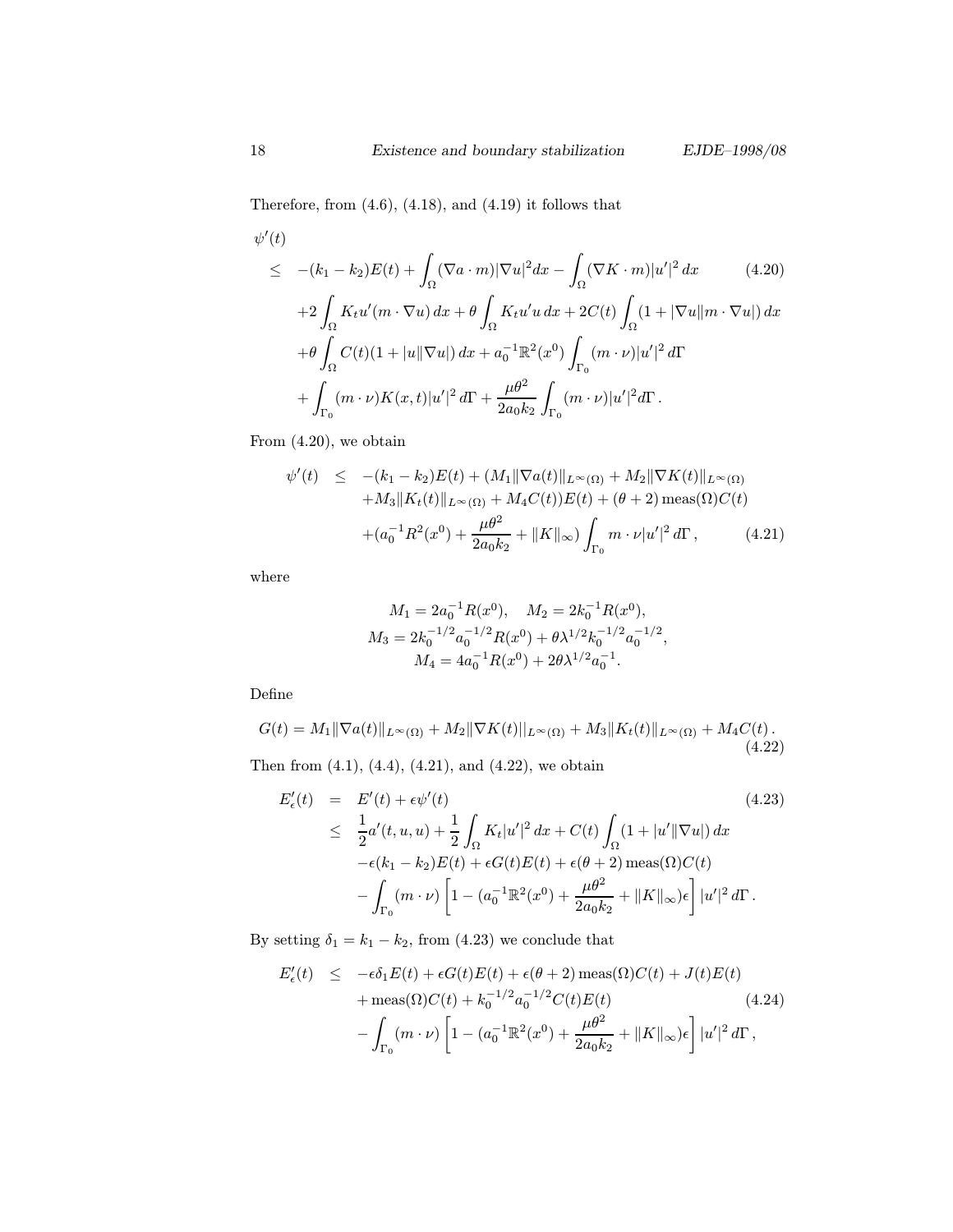where

$$
J(t) = a_0^{-1} ||a_t(t)||_{L^{\infty}(\Omega)} + k_0^{-1} ||K_t(t)||_{L^{\infty}(\Omega)}.
$$

Let  $\epsilon_1 = \min\{(a_0^{-1} \mathbb{R}^2 (x^0) + \frac{\mu \theta^2}{2a_0 k_2} + ||K||_{\infty})^{-1}, 1\}$ . Then from (4.24), we obtain that for all  $\epsilon \in (0, \epsilon_1],$ 

$$
E'_{\epsilon}(t) \le -\epsilon \delta_1 E(t) + (G(t) + J(t) + k_0^{-1/2} a_0^{-1/2} C(t)) E(t)
$$
  
 
$$
+ (\theta + 3) \operatorname{meas}(\Omega) C(t)
$$
  
 
$$
\le -\epsilon \delta_1 E(t) + H(t) E(t) + \delta_2 C(t),
$$

where  $M = \max\{M_1, M_2, M_3 + k_0^{-1}, a_0^{-1}, M_4 + k_0^{-1/2} a_0^{-1/2}\}\$ and  $\delta_2 = (\theta + \theta_2)^{-1/2}$ 3) meas( $\Omega$ ). Which completes the proof of Proposition 4.2.

**Proposition 4.3** There exists a positive constant  $\delta_3$  such that

$$
E(t) \leq \delta_3 \quad \forall t \geq 0.
$$

**Proof:** We shall show that the constant is given by

$$
\delta_3 = (E(0) + \operatorname{meas}(\Omega) ||C||_{L^1(0,\infty)}) \exp(\int_0^\infty \mathcal{F}(t) dt),
$$

where  $\mathcal{F}(t) = a_0^{-1} ||a_t(t)||_{L^{\infty}(\Omega)} + k_0^{-1} ||K_t(t)||_{L^{\infty}(\Omega)} + k_0^{-1/2} a_0^{-1/2} C(t)$ . From  $(4.1)$  we have

$$
E'(t) \le \mathcal{F}(t)E(t) + \text{meas}(\Omega)C(t).
$$

Hence

$$
\frac{d}{dt}(E(t)exp\left(-\int_0^t \mathcal{F}(s) ds\right)) \leq \text{meas}(\Omega)C(t) \exp\left(-\int_0^t \mathcal{F}(s) ds\right).
$$

Therefore,

$$
E(t) \leq E(0) \exp \left( \int_0^\infty \mathcal{F}(s) \, ds \right) + \operatorname{meas}(\Omega) \exp \left( \int_0^\infty \mathcal{F}(s) \, ds \right) \int_0^t C(s) \, ds.
$$

Which completes the proof of this porposition.

Now, we prove exponential decay. In what follows, let

$$
\epsilon_0=\min\{\epsilon_1,\frac{1}{2\delta_0}\}
$$

where  $\delta_0$  is the constant obtained in Proposition 4.1.

For all  $\epsilon \in (0, \epsilon_0]$ , we have

$$
\frac{1}{2}E(t) \le E_{\epsilon}(t) \le \frac{3}{2}E(t) \le 2E(t), \quad \forall t \ge 0.
$$
 (4.25)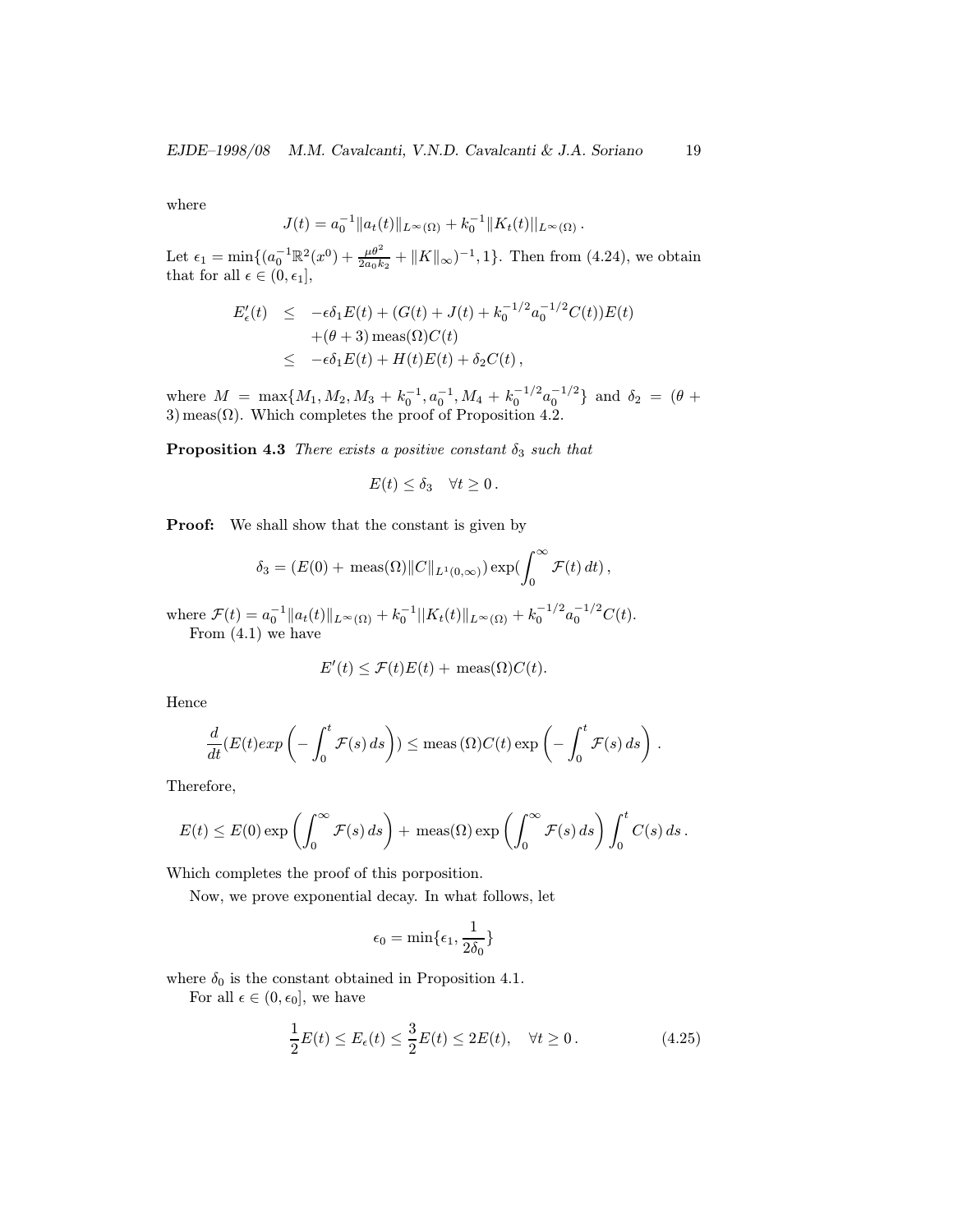Consequently, from (4.25) and Proposition 4.2 we obtain

$$
E'_{\epsilon}(t) \leq -\frac{\epsilon}{2}\delta_1 E_{\epsilon}(t) + H(t)E(t) + \delta_2 C(t). \qquad (4.26)
$$

From Proposition 4.3 and (4.26), we get

$$
E'_{\epsilon}(t) \leq -\frac{\epsilon}{2}\delta_1 E_{\epsilon}(t) + \delta_3 H(t) + \delta_2 C(t).
$$

Therefore,

$$
\frac{d}{dt}(E_{\epsilon}(t)\exp(\frac{\epsilon}{2}\delta_1 t)) \le \exp(\frac{\epsilon}{2}\delta_1 t)(\delta_3 H(t) + \delta_2 C(t)).\tag{4.27}
$$

Integrating  $(4.27)$  over  $[0, t]$  and using  $(4.25)$ , we conclude

$$
\frac{1}{2}E(t) \leq \frac{3}{2}E(0) \exp(-\frac{\epsilon}{2}\delta_1 t) \n+ \left[\delta_3 \int_0^t \exp(\frac{\epsilon}{2}\delta_1 s)H(s) ds + \delta_2 \int_0^t \exp(\frac{\epsilon}{2}\delta_1 s)C(s) ds\right] \exp(-\frac{\epsilon}{2}\delta_1 t) \n\leq \frac{3}{2}E(0) \exp(-\frac{\epsilon}{2}\delta_1 t) \n+ \max{\delta_2, \delta_3} \left[ \int_0^t \exp(\frac{\epsilon}{2}\delta_1 s)(H(s) + C(s)) ds \right] \exp(-\frac{\epsilon}{2}\delta_1 t).
$$

From the above inequality and (2.14), we obtain exponential decay, which completes the proof of Theorem 2.2.

Remark 1. Exponential decay for weak solutions can be proved using a density argument.

**Remark 2.** Theorem 2.3 remains valid for  $\overline{\Gamma}_0 \cap \overline{\Gamma}_1$  not empty when  $A(t) = -\Delta$ and  $n \leq 3$ . In which case, the Rellich identity given in (4.8) can be replaced by the Grisvard inequality,

$$
I_1 \le (n-2) \int_{\Omega} |\nabla u|^2 dx - \int_{\Gamma} (m \cdot \nu) |\nabla u|^2 d\Gamma + 2 \int_{\Gamma} \frac{\partial u}{\partial \nu} (m \cdot \nabla u) d\Gamma.
$$

The proof of this inequality can be found in Komornik and Zuazua [5].

Acknowledgments. The authors would like to thank the referees for their constructive comments.

## References

[1] M. M. Cavalcanti - J. A. Soriano, On Solvability and Stability of the Wave Equation with Lower Order Terms and Boundary Damping, Revista Matemáticas Aplicadas 18(2), (1997), 61-78.